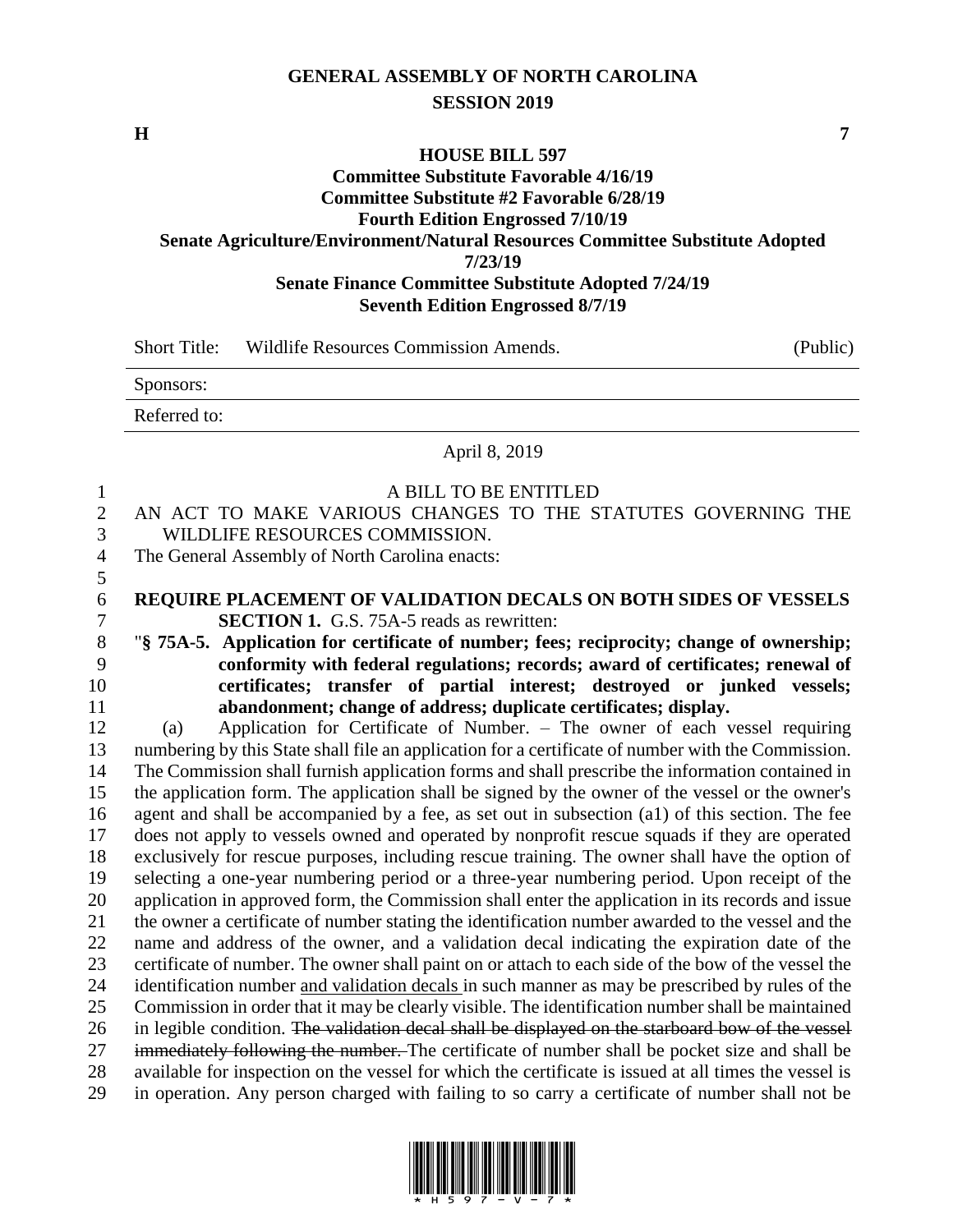|                 |            | <b>General Assembly Of North Carolina</b>                                                                                                                                                                                                                                                                                                                                                          | <b>Session 2019</b> |
|-----------------|------------|----------------------------------------------------------------------------------------------------------------------------------------------------------------------------------------------------------------------------------------------------------------------------------------------------------------------------------------------------------------------------------------------------|---------------------|
| . "             |            | convicted if the person produces in court a certificate of number previously issued to the owner<br>that was valid at the time of the alleged violation.                                                                                                                                                                                                                                           |                     |
|                 |            | AMEND DEFINITIONS RELATED TO WILDLIFE RESOURCES COMMISSION<br>PROPERTY AND MOUNTAIN TROUT WATERS<br><b>SECTION 2.</b> G.S. 113-129 reads as rewritten:                                                                                                                                                                                                                                             |                     |
|                 |            | "§ 113-129. Definitions relating to resources.<br>The following definitions and their cognates apply in the description of the various marine<br>and estuarine and wildlife resources:                                                                                                                                                                                                             |                     |
|                 | .<br>(1d)  | Boating and Fishing Access Area. - An area of land providing access to public<br>waters and which is owned, allocated to, leased, controlled, or managed by<br>the Wildlife Resources Commission.                                                                                                                                                                                                  |                     |
|                 | (8a)       | Game Lands. - Lands owned, allocated to, leased, controlled, or cooperatively<br>managed by the Wildlife Resources Commission for public hunting, trapping,<br>or fishing. Commission.                                                                                                                                                                                                             |                     |
|                 | .<br>(11d) | <u>Mountain Heritage Trout Waters. – Those waters that run through or are</u><br>adjacent to a city that has been designated by the Wildlife Resources<br>Commission as a Mountain Heritage Trout City pursuant to G.S. 113-273(e).                                                                                                                                                                |                     |
|                 | .          | $(11d)(11e)$ Nongame Animals. – All wild animals except game and fur-bearing<br>animals.<br>$\frac{(11e)(11f)}{(11f)}$ Nongame Birds. - All wild birds except game birds.                                                                                                                                                                                                                          |                     |
|                 | (13c)      | <u> Public Mountain Trout Waters. – Those waters designated by the Wildlife</u><br>Resources Commission that are managed and regulated to sustain a mountain<br>trout fishery.                                                                                                                                                                                                                     |                     |
|                 | $\cdots$   | $(13e)(13d)$ Raptor. – A migratory bird of prey authorized under federal law and<br>regulations for the taking of quarry by falconry.                                                                                                                                                                                                                                                              |                     |
|                 | (18)       | <u> Wildlife Resources Commission Property. – All lands, game lands, wildlife</u><br>refuges, artificial constructions in boating and fishing access areas, and all<br>other property owned, allocated to, leased, controlled, or cooperatively<br>managed and designated for public use by the Wildlife Resources<br>Commission."                                                                 |                     |
|                 |            | ALLOW SALE OF PERMANENTLY PRESERVED BEARS AND TURKEYS WITH A<br><b>TROPHY SALE PERMIT</b>                                                                                                                                                                                                                                                                                                          |                     |
|                 |            | <b>SECTION 3.</b> G.S. 113-291.3 reads as rewritten:<br>"§ 113-291.3. Possession, sale, and transportation of wildlife.                                                                                                                                                                                                                                                                            |                     |
| $\cdots$<br>(b) |            | With respect to dead wildlife:                                                                                                                                                                                                                                                                                                                                                                     |                     |
|                 | (3)        | A licensed taxidermist or other licensed dealer taking temporary possession<br>of wildlife of another may possess the wildlife that he is authorized to handle<br>under his license in accordance with the rules of the Wildlife Resources<br>Commission. A person not a dealer operating a preservation or processing<br>facility, whether commercially or not, may possess the wildlife owned by |                     |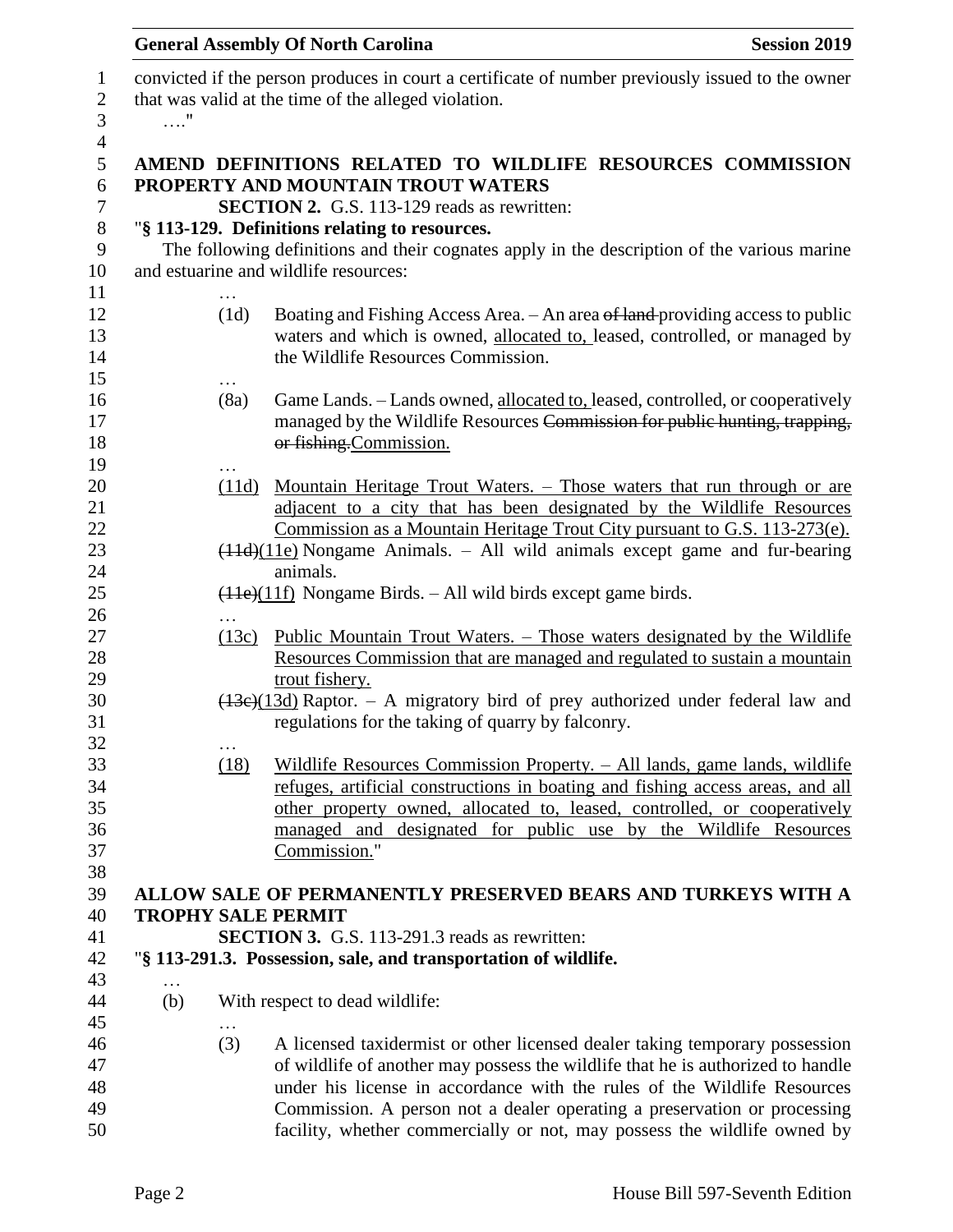|                                                                                                                                                                                                |                          | <b>General Assembly Of North Carolina</b>                                                                                                                                                                                                                                                                                                                                                                                                                                                                                                                                                                                                                                                                                                                                                                                                                                                                                                                                                                                                                                                                                                                                                                                                                                                                                                                                                                                                                                                                                                                                                                                                                                                                                                                                                                                                                                                           | <b>Session 2019</b> |
|------------------------------------------------------------------------------------------------------------------------------------------------------------------------------------------------|--------------------------|-----------------------------------------------------------------------------------------------------------------------------------------------------------------------------------------------------------------------------------------------------------------------------------------------------------------------------------------------------------------------------------------------------------------------------------------------------------------------------------------------------------------------------------------------------------------------------------------------------------------------------------------------------------------------------------------------------------------------------------------------------------------------------------------------------------------------------------------------------------------------------------------------------------------------------------------------------------------------------------------------------------------------------------------------------------------------------------------------------------------------------------------------------------------------------------------------------------------------------------------------------------------------------------------------------------------------------------------------------------------------------------------------------------------------------------------------------------------------------------------------------------------------------------------------------------------------------------------------------------------------------------------------------------------------------------------------------------------------------------------------------------------------------------------------------------------------------------------------------------------------------------------------------|---------------------|
| 1<br>$\overline{2}$<br>3<br>$\overline{4}$<br>5<br>6<br>$\boldsymbol{7}$<br>8<br>9<br>10<br>11<br>12<br>13<br>14<br>15<br>16<br>17<br>18<br>19<br>20<br>21<br>22<br>23<br>24<br>25<br>26<br>27 | (4)<br>$^{\prime\prime}$ | another without any permit or license if he ascertains that the wildlife was<br>lawfully taken within the State and keeps a written record of:<br>The name and address of the owner of the wildlife and an adequate<br>a.<br>description of the wildlife left with him. If the description of the<br>wildlife changes as the result of processing, the new description must<br>be recorded.<br>$\mathbf b$ .<br>The date, serial number, authorization number, and type of the license<br>under which the wildlife was taken or the applicable exemption from<br>license requirements which the taker met.<br>The date all wildlife left with him is received and returned to the<br>c.<br>owner. If the receiving or returning of possession is to an agent or<br>common carrier or otherwise occurs under circumstances in which<br>permit requirements may apply, the type and date of the permit which<br>authorizes the transaction must also be recorded.<br>The sale of rabbits and squirrels and their edible parts not for resale is<br>permitted. If the Wildlife Resources Commission finds that affected game<br>populations would not be endangered, it may authorize the sale of heads,<br>antlers, horns, hides, skins, plumes, feet, and claws of one or more game<br>animals or birds. In addition, it may authorize the sale of bobcats, opossums,<br>and raccoons, and their parts, following their taking as game animals. No part<br>of any bear or wild turkey may be sold under the above provisions, however,<br>and no-permanently preserved bears or tanned bear hides and permanently<br>preserved turkeys or turkey parts may be sold with a trophy sale permit. No<br>part of any fox taken in North Carolina may be sold except as provided in<br>G.S. 113-291.4. In regulating sales, the Wildlife Resources Commission may<br>impose necessary permit requirements. |                     |
| 28                                                                                                                                                                                             |                          |                                                                                                                                                                                                                                                                                                                                                                                                                                                                                                                                                                                                                                                                                                                                                                                                                                                                                                                                                                                                                                                                                                                                                                                                                                                                                                                                                                                                                                                                                                                                                                                                                                                                                                                                                                                                                                                                                                     |                     |
| 29                                                                                                                                                                                             |                          | <b>UNIFIED LICENSE AMENDMENT</b>                                                                                                                                                                                                                                                                                                                                                                                                                                                                                                                                                                                                                                                                                                                                                                                                                                                                                                                                                                                                                                                                                                                                                                                                                                                                                                                                                                                                                                                                                                                                                                                                                                                                                                                                                                                                                                                                    |                     |
| 30                                                                                                                                                                                             |                          | <b>SECTION 4.</b> G.S. 113-351 reads as rewritten:                                                                                                                                                                                                                                                                                                                                                                                                                                                                                                                                                                                                                                                                                                                                                                                                                                                                                                                                                                                                                                                                                                                                                                                                                                                                                                                                                                                                                                                                                                                                                                                                                                                                                                                                                                                                                                                  |                     |
| 31<br>32<br>.                                                                                                                                                                                  |                          | "§ 113-351. Unified hunting and fishing licenses; subsistence license waiver.                                                                                                                                                                                                                                                                                                                                                                                                                                                                                                                                                                                                                                                                                                                                                                                                                                                                                                                                                                                                                                                                                                                                                                                                                                                                                                                                                                                                                                                                                                                                                                                                                                                                                                                                                                                                                       |                     |
| 33<br>(c)<br>34                                                                                                                                                                                |                          | Types of Unified Hunting and Fishing Licenses; Fees; Duration. - The Wildlife<br>Resources Commission shall issue the following Unified Hunting and Fishing Licenses:                                                                                                                                                                                                                                                                                                                                                                                                                                                                                                                                                                                                                                                                                                                                                                                                                                                                                                                                                                                                                                                                                                                                                                                                                                                                                                                                                                                                                                                                                                                                                                                                                                                                                                                               |                     |
| 35<br>36<br>37<br>38<br>39<br>40<br>41<br>42<br>43                                                                                                                                             | .<br>(3)                 | Lifetime Unified Sportsman/Coastal Recreational Fishing Licenses. - Except<br>as provided in sub-subdivision f. of this subdivision, a A license issued under<br>this subdivision is valid for the lifetime of the licensee. A license issued under<br>this subdivision authorizes the licensee to take all wild animals and wild birds,<br>including waterfowl, by all lawful methods in all open seasons, including the<br>use of game lands; to fish with hook and line for all fish in all inland fishing<br>waters and joint fishing waters, including public mountain trout waters; and<br>to engage in recreational fishing in coastal fishing waters.                                                                                                                                                                                                                                                                                                                                                                                                                                                                                                                                                                                                                                                                                                                                                                                                                                                                                                                                                                                                                                                                                                                                                                                                                                       |                     |
| 44<br>45<br>46<br>47<br>48<br>49<br>50                                                                                                                                                         |                          | f.<br>Resident Disabled Veteran Lifetime Unified Sportsman/Coastal<br>Recreational Fishing License. - \$110.00. This license shall be issued<br>only to an individual who is a resident of the State and who is a fifty<br>percent (50%) or more disabled veteran as determined by the United<br>States Department of Veterans Affairs or as established by rules of the<br>Wildlife Resources Commission. This license remains valid for the                                                                                                                                                                                                                                                                                                                                                                                                                                                                                                                                                                                                                                                                                                                                                                                                                                                                                                                                                                                                                                                                                                                                                                                                                                                                                                                                                                                                                                                       |                     |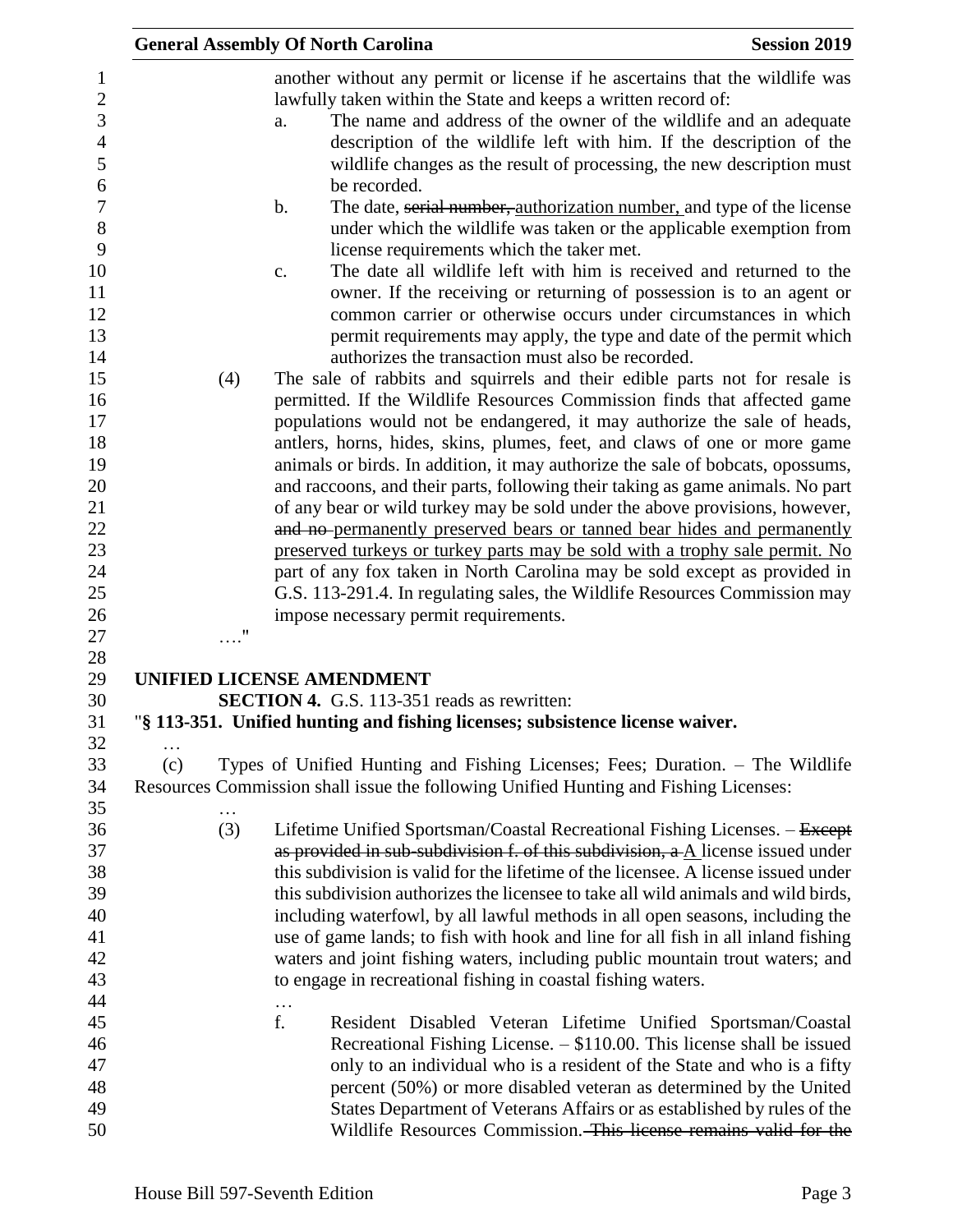|     |      | <b>General Assembly Of North Carolina</b>                                                                                                                  | <b>Session 2019</b> |
|-----|------|------------------------------------------------------------------------------------------------------------------------------------------------------------|---------------------|
|     |      | lifetime of the licensee so long as the licensee remains fifty percent<br>(50%) or more disabled.                                                          |                     |
|     |      |                                                                                                                                                            |                     |
|     |      | WILDLIFE ENDOWMENT FUND CHANGES                                                                                                                            |                     |
|     |      | <b>SECTION 5.</b> G.S. 143-250.1 reads as rewritten:                                                                                                       |                     |
|     |      | "§ 143-250.1. Wildlife Endowment Fund.                                                                                                                     |                     |
| (a) |      | Recognizing the inestimable importance to the State and its people of conserving the                                                                       |                     |
|     |      | wildlife resources of North Carolina, and for the purpose of providing the opportunity for citizens                                                        |                     |
|     |      | and residents of the State to invest in the future of its wildlife resources, there is created the North                                                   |                     |
|     |      | Carolina Wildlife Endowment Fund, the income and principal of which shall be used only for                                                                 |                     |
|     |      | the purpose of supporting wildlife conservation programs of the State in accordance with this                                                              |                     |
|     |      | section. This fund shall also be known as the Eddie Bridges Fund.                                                                                          |                     |
| (b) |      | There is created the Board of Trustees of the Wildlife Endowment Fund of the                                                                               |                     |
|     |      | Wildlife Resources Commission, with full authority over the administration of the Wildlife                                                                 |                     |
|     |      | Endowment Fund, whose ex officio chairman, vice-chairman, and members shall be the                                                                         |                     |
|     |      | chairman, vice-chairman, and members of the Wildlife Resources Commission. The State                                                                       |                     |
|     |      | Treasurer shall be the custodian of the Wildlife Endowment Fund and shall invest its assets in                                                             |                     |
|     |      | accordance with the provisions of G.S. 147-69.2 and 147-69.3.                                                                                              |                     |
| (c) |      | The assets of the Wildlife Endowment Fund shall be derived from the following:                                                                             |                     |
|     | (1)  | The proceeds of any gifts, grants and contributions to the State which are                                                                                 |                     |
|     |      | specifically designated for inclusion in the fund; fund.                                                                                                   |                     |
|     | (2)  | The proceeds from the sale of lifetime sportsman combination licenses issued                                                                               |                     |
|     |      | pursuant to G.S. 113-270.1D; G.S. 113-270.1D.                                                                                                              |                     |
|     | (3)  | The proceeds from the sale of lifetime hunting and lifetime fishing licenses                                                                               |                     |
|     |      | pursuant to G.S. 113-270.2(e)(2) and G.S. 113-271(d)(3); G.S. 113-270.2 and                                                                                |                     |
|     |      | G.S. 113-271.                                                                                                                                              |                     |
|     | (3a) | The proceeds from the sale of lifetime trapping licenses pursuant to                                                                                       |                     |
|     |      | G.S. 113-270.5(b).                                                                                                                                         |                     |
|     | (4)  | The proceeds of lifetime subscriptions to the magazine Wildlife in North<br>Carolina at such rates as may be established from time to time by the Wildlife |                     |
|     |      | Resources Commission; Commission.                                                                                                                          |                     |
|     | (5)  | Any amount in excess of the statutory fee for a particular lifetime license or                                                                             |                     |
|     |      | lifetime subscription shall become an asset of the fund and shall qualify as a                                                                             |                     |
|     |      | tax exempt donation to the State; State.                                                                                                                   |                     |
|     | (5a) | The proceeds from the sale of lifetime combination hunting and fishing                                                                                     |                     |
|     |      | licenses<br>disabled<br>residents<br>for<br>pursuant                                                                                                       | to                  |
|     |      | G.S. 113-270.1C(b)(4); G.S. 113-270.1C.                                                                                                                    |                     |
|     | (5b) | The Wildlife Resources Commission's portion of the proceeds from the sale                                                                                  |                     |
|     |      | of lifetime unified licenses pursuant to G.S. 113-351.                                                                                                     |                     |
|     | (6)  | Such other sources as may be specified by law.                                                                                                             |                     |
| (d) |      | The Wildlife Endowment Fund is declared to constitute a special trust derived from a                                                                       |                     |
|     |      | contractual relationship between the State and the members of the public whose investments                                                                 |                     |
|     |      | contribute to the fund. In recognition of such special trust, the following limitations and                                                                |                     |
|     |      | restrictions are placed on expenditures from the funds:                                                                                                    |                     |
|     | (1)  | Any limitations or restrictions specified by the donors on the uses of the                                                                                 |                     |
|     |      | income derived from gifts, grants and voluntary contributions shall be                                                                                     |                     |
|     |      | respected but shall not be binding.                                                                                                                        |                     |
|     | (2)  | No expenditures or disbursements from the income from the proceeds derived                                                                                 |                     |
|     |      | from the sale of Infant Lifetime Sportsman or Youth Lifetime Sportsman                                                                                     |                     |
|     |      | Licenses pursuant to G.S. 113-270.1D(b)(1) or (2) shall be made for any                                                                                    |                     |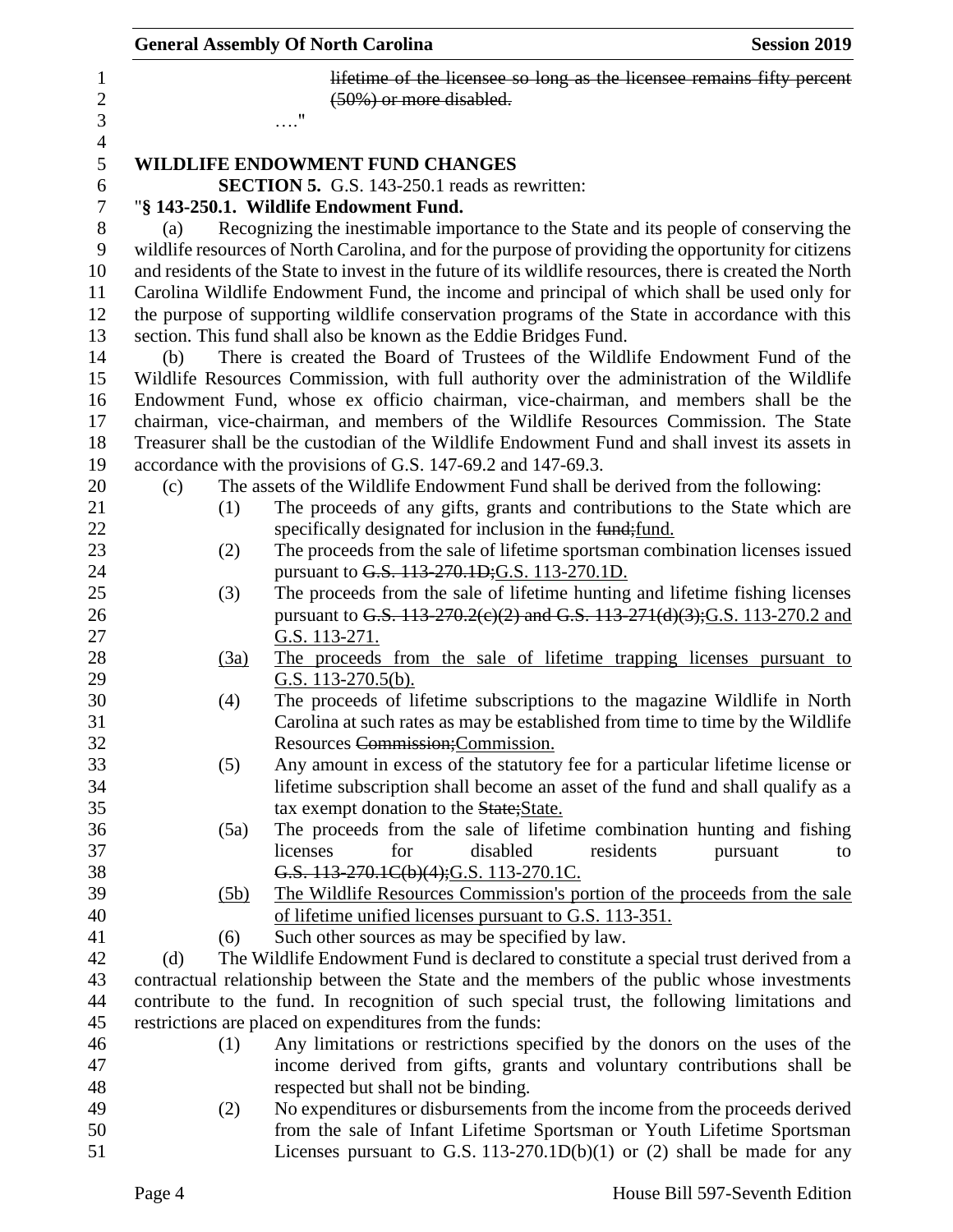|                                                                                 | <b>General Assembly Of North Carolina</b><br><b>Session 2019</b>                                                                                                                                                                                                                                                                                                                                                                                                                                                                                                                                                                                                                                                                                                                |
|---------------------------------------------------------------------------------|---------------------------------------------------------------------------------------------------------------------------------------------------------------------------------------------------------------------------------------------------------------------------------------------------------------------------------------------------------------------------------------------------------------------------------------------------------------------------------------------------------------------------------------------------------------------------------------------------------------------------------------------------------------------------------------------------------------------------------------------------------------------------------|
| 1<br>$\sqrt{2}$<br>3<br>$\overline{\mathcal{A}}$<br>5<br>6<br>7<br>8<br>9<br>10 | purpose until the respective holders of such licenses attain the age of 16 years.<br>The State Treasurer, as custodian of the fund, shall determine actuarially from<br>time to time the amount of income within the fund which remains encumbered<br>by and which is free of this restriction. For such purpose, the executive<br>director shall cause deposits of proceeds and related investment income from<br>Infant Lifetime Sportsman Licenses to be distinguished and deposits of<br>proceeds from and Youth Lifetime Sportsman Licenses to be accompanied by<br>information as to the ages of the license recipients.<br>No expenditure or disbursement shall be made from the principal of the<br>(3)<br>Wildlife Endowment Fund except as otherwise provided by law. |
| 11<br>12                                                                        | The income received and accruing from the investments of the Wildlife<br>(4)                                                                                                                                                                                                                                                                                                                                                                                                                                                                                                                                                                                                                                                                                                    |
| 13<br>14<br>15                                                                  | Endowment Fund must be spent only in furthering the conservation of wildlife<br>resources and the efficient operation of the North Carolina Wildlife Resources<br>Commission in accomplishing the purposes of the agency as set forth in<br>G.S. 143-239.                                                                                                                                                                                                                                                                                                                                                                                                                                                                                                                       |
| 16<br>17<br>18<br>19<br>20                                                      | The Board of Trustees of the Wildlife Endowment Fund may accumulate the<br>(e)<br>investment income of the fund until the income, in the sole judgment of the trustees, can provide<br>a significant supplement to the budget of the Wildlife Resources Commission. After that time the<br>trustees, in their sole discretion and authority, may direct expenditures from the investment<br>income of the fund for the purposes set out in division (4) of subsection (d).                                                                                                                                                                                                                                                                                                      |
| 21<br>22<br>23<br>24<br>25                                                      | Expenditure of the investment income derived from the Wildlife Endowment Fund<br>(f)<br>shall be made through the State budget accounts of the Wildlife Resources Commission in<br>accordance with the provisions of the Executive Budget Act. The Wildlife Endowment Fund is<br>subject to the oversight of the State Auditor pursuant to Article 5A of Chapter 147 of the General<br>Statutes.                                                                                                                                                                                                                                                                                                                                                                                |
| 26<br>27<br>28<br>29<br>30<br>31                                                | At all times during which the cash balance in the Wildlife Endowment Fund is equal<br>(f1)<br>to or greater than the sum of one hundred million dollars (\$100,000,000), the Wildlife Resources<br>Commission shall budget at least twenty-five percent (25%) of the annual expendable interest<br>investment income from the Fund, as determined by the Board of Trustees of the Fund, to<br>implement the conservation goals set forth in the Wildlife Resource Commission's strategic plan.                                                                                                                                                                                                                                                                                  |
| 32<br>33<br>34<br>35<br>36                                                      | The Wildlife Endowment Fund and the investment income therefrom shall not take<br>(g)<br>the place of State appropriations or agency receipts placed in the Wildlife Resources Fund, or<br>any part thereof, but any portion of the income of the Wildlife Endowment Fund available for<br>the purpose set out in $\frac{division \text{subdivision}}{4}$ of subsection (d) shall be used to supplement other<br>income of and appropriations to the Wildlife Resources Commission to the end that the<br>Commission may improve and increase its services and become more useful to a greater number                                                                                                                                                                           |
| 37<br>38<br>39                                                                  | of people.<br>In the event of a future dissolution of the Wildlife Resources Commission, such State<br>(h)<br>agency as shall succeed to its budgetary authority shall, ex officio, assume the trusteeship of the                                                                                                                                                                                                                                                                                                                                                                                                                                                                                                                                                               |
| 40<br>41                                                                        | Wildlife Endowment Fund and shall be bound by all the limitations and restrictions placed by<br>this section on expenditures from the fund. No repeal or modification of this section or of                                                                                                                                                                                                                                                                                                                                                                                                                                                                                                                                                                                     |
| 42<br>43<br>44<br>45<br>46                                                      | G.S. 143-239 shall alter the fundamental purposes to which the Wildlife Endowment Fund may<br>be applied. No future dissolution of the Wildlife Resources Commission or substitution of any<br>agency in its stead shall invalidate any lifetime license issued in accordance with<br>G.S. 113-270.1D(b), 113-270.2(c)(2), or $113-271(d)(3)$ , $113-271(d)(3)$ , or $113-351(c)$ ."                                                                                                                                                                                                                                                                                                                                                                                            |
| 47                                                                              | <b>VARIOUS LICENSE CHANGES</b>                                                                                                                                                                                                                                                                                                                                                                                                                                                                                                                                                                                                                                                                                                                                                  |
| 48                                                                              | <b>SECTION 6.(a)</b> G.S. 113-270.1B reads as rewritten:                                                                                                                                                                                                                                                                                                                                                                                                                                                                                                                                                                                                                                                                                                                        |
| 49                                                                              | "§ 113-270.1B. License required to hunt, fish, or trap; fees set by Commission.                                                                                                                                                                                                                                                                                                                                                                                                                                                                                                                                                                                                                                                                                                 |
| 50<br>51                                                                        | Except as otherwise specifically provided by law, no person may hunt, fish, trap, or<br>(a)<br>participate in any other activity regulated by the Wildlife Resources Commission for which a                                                                                                                                                                                                                                                                                                                                                                                                                                                                                                                                                                                     |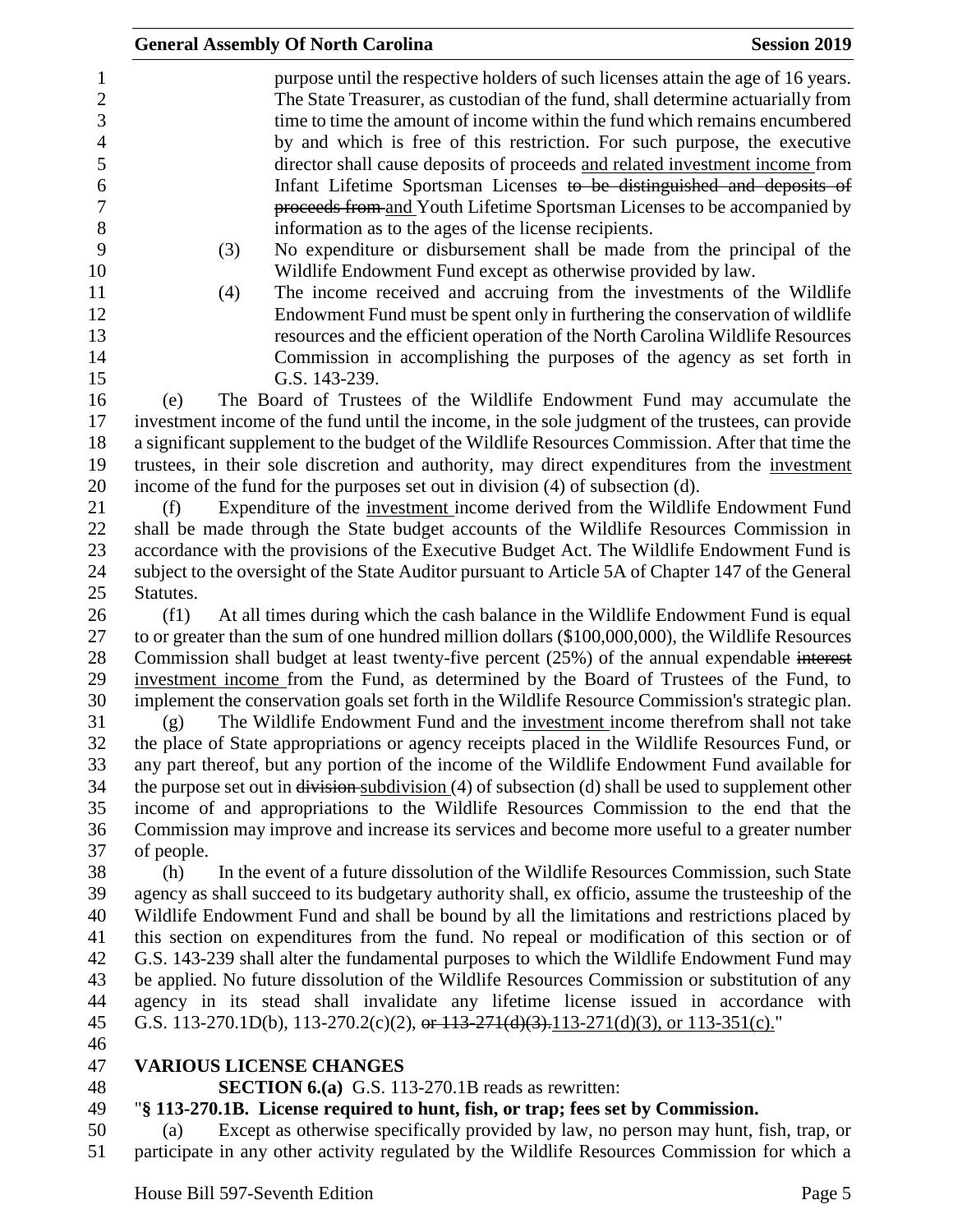|                  |                 | <b>General Assembly Of North Carolina</b>                                                              | <b>Session 2019</b> |
|------------------|-----------------|--------------------------------------------------------------------------------------------------------|---------------------|
| 1                |                 | license is provided by law without having first procured a current and valid license authorizing       |                     |
| $\mathbf{2}$     | the activity.   |                                                                                                        |                     |
| 3                | (b)             | Except as indicated otherwise, all licenses are annual licenses licenses, permits,                     |                     |
| $\overline{4}$   |                 | stamps, and certifications are valid from the date of issue for a period of 12 months.                 |                     |
| 5                | (c)             | As used in this section, the term "effective date" means the later of:                                 |                     |
| 6                | (1)             | The date of purchase of a new license.                                                                 |                     |
| $\boldsymbol{7}$ | (2)             | The first day after the expiration of a currently valid license of the same type                       |                     |
| 8                |                 | held by the licensee.                                                                                  |                     |
| 9                | (d)             | For those licenses sold directly through the Commission by telephone, mail, online,                    |                     |
| 10               |                 | or at a service counter, the Commission may charge a fee of two dollars (\$2.00) per transaction.      |                     |
| 11               |                 | A fee may not be charged by the Commission for federal Harvest Information Program (HIP)               |                     |
| 12               |                 | certification, big game harvest report cards for lifetime license holders, exempt landowners,          |                     |
| 13               |                 | persons of less than 16 years of age, or for any other license or vessel transactions for which there  |                     |
| 14               | is no charge.   |                                                                                                        |                     |
| 15               | (e)             | The Wildlife Resources Commission shall adopt rules to establish fees for the                          |                     |
| 16               |                 | hunting, fishing, trapping, and activity licenses all licenses, permits, stamps, and certifications    |                     |
| 17               |                 | issued and administered by the Wildlife Resources Commission. Commission, except those                 |                     |
| 18               |                 | specified in G.S. 113-173. No rule to increase fees above January 1, 2015, levels may increase a       |                     |
| 19               |                 | fee in excess of the total increase in the Consumer Price Index for All Urban Consumers                |                     |
| 20               |                 | Consumers, rounded up to the next whole dollar, over the period of time since the last fee change.     |                     |
| 21               |                 | The statutory fees for the hunting, fishing, trapping, and activity licenses issued and                |                     |
| 22               |                 | administered by the Wildlife Resources Commission shall expire when the rules adopted                  |                     |
| 23               |                 | pursuant to this subsection become effective."                                                         |                     |
| 24               |                 | <b>SECTION 6.(b)</b> G.S. 113-270.1C reads as rewritten:                                               |                     |
| 25               |                 | "§ 113-270.1C. Combination hunting and inland fishing licenses.                                        |                     |
| 26               | (a)             | The combination hunting and inland fishing licenses set forth in subsection (b) of this                |                     |
| 27               |                 | section entitle the licensee to take, except on game lands, take all wild birds and wild animals,      |                     |
| 28               |                 | other than big game and waterfowl, by all lawful methods methods, except trapping, and in all          |                     |
| 29               |                 | open seasons, and to fish with hook and line in all inland and joint fishing waters, except and        |                     |
| 30               |                 | public mountain trout waters. waters, but does not entitle the licensee to engage in fishing in        |                     |
| 31               |                 | coastal fishing waters. A combination hunting and inland fishing license issued under this section     |                     |
| 32               |                 | does not entitle the licensee to engage in recreational fishing in coastal fishing waters that are not |                     |
| 33               |                 | joint fishing waters-entitles the licensee to access and use Wildlife Resources Commission             |                     |
| 34               | Property.       |                                                                                                        |                     |
| 35               | (b)             | Combination hunting and inland fishing licenses issued by the Wildlife Resources                       |                     |
| 36               | Commission are: |                                                                                                        |                     |
| 37               | (1)             | Resident Annual Combination Hunting and Inland Fishing License – \$25.00.                              |                     |
| 38               |                 | \$35.00. This license shall be issued only to an individual resident of the State.                     |                     |
| 39               | (2),            | (3) Repealed by Session Laws 1997-326, s. 2.                                                           |                     |
| 40               | (4)             | Repealed by Session Laws 2005-455, s. 1.6, effective January 1, 2007.                                  |                     |
| 41               | (5)             | Resident Disabled Veteran Lifetime Combination Hunting and Inland Fishing                              |                     |
| 42               |                 | License $-$ \$10.00. This license shall be issued only to an individual who is a                       |                     |
| 43               |                 | resident of the State and who is a fifty percent (50%) or more disabled veteran                        |                     |
| 44               |                 | as determined by the United States Department of Veterans Affairs. This                                |                     |
| 45               |                 | license remains valid for the lifetime of the licensee so long as the licensee                         |                     |
| 46               |                 | remains fifty percent (50%) or more disabled. This license entitles the licensee                       |                     |
| 47               |                 | to fish in public mountain trout waters as provided in G.S.                                            |                     |
| 48               |                 | 113-272(a).licensee.                                                                                   |                     |
| 49               | (6)             | Resident Totally Disabled Lifetime Combination Hunting and Inland Fishing                              |                     |
| 50               |                 | License $-$ \$10.00. This license shall be issued only to an individual who is a                       |                     |
| 51               |                 | resident of the State and who is totally and permanently disabled as                                   |                     |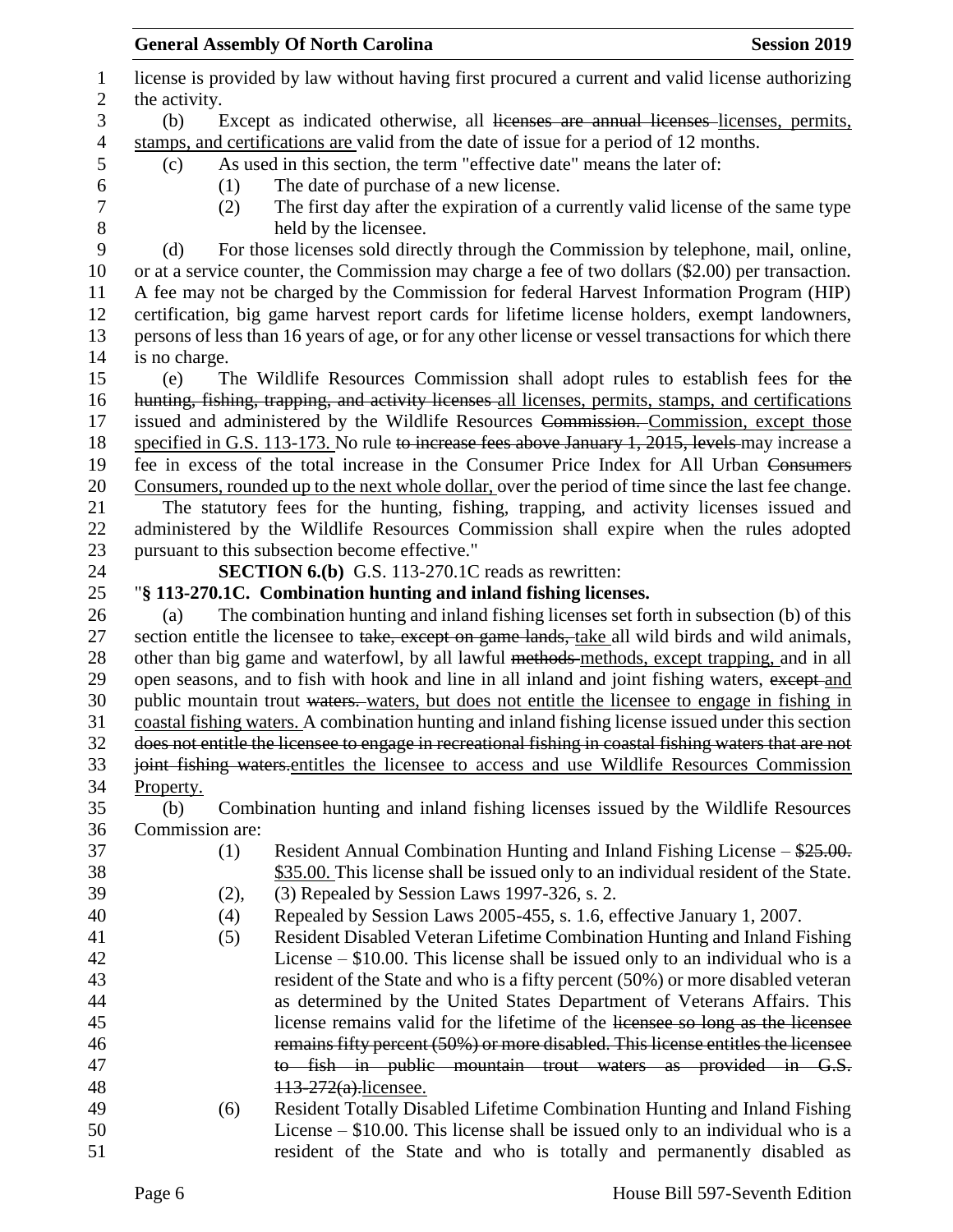|                |     | <b>General Assembly Of North Carolina</b>                                                                                                                      | <b>Session 2019</b> |
|----------------|-----|----------------------------------------------------------------------------------------------------------------------------------------------------------------|---------------------|
| 1              |     | determined by the Social Security Administration. This license remains valid                                                                                   |                     |
| $\overline{c}$ |     | for the lifetime of the licensee. This license entitles the licensee to fish in                                                                                |                     |
| $\overline{3}$ |     | public mountain trout waters as provided in G.S. $113-272(a)$ ."                                                                                               |                     |
| $\overline{4}$ |     | <b>SECTION 6.(c)</b> G.S. 113-270.1D reads as rewritten:                                                                                                       |                     |
| 5              |     | "§ 113-270.1D. Sportsman licenses.                                                                                                                             |                     |
| 6              | (a) | Annual Sportsman License – \$50.00. This license shall be issued only to an individual                                                                         |                     |
| $\tau$         |     | resident of the State and entitles the licensee to take all wild animals and wild birds, including                                                             |                     |
| $8\,$          |     | waterfowl, by all lawful methods methods, except trapping, in all open seasons, including the use                                                              |                     |
| 9              |     | of game lands, and to fish with hook and line for all fish in all inland and joint fishing waters,                                                             |                     |
| 10             |     | including public mountain trout waters. waters, but does not entitle the licensee to engage in                                                                 |                     |
| 11             |     | fishing in coastal waters. An annual sportsman license issued under this subsection does not                                                                   |                     |
| 12             |     | entitle the licensee to engage in recreational fishing in coastal fishing waters that are not joint                                                            |                     |
| 13             |     | fishing waters entitles the licensee to access and use Wildlife Resources Commission Property.                                                                 |                     |
| 14             | (b) | Lifetime Sportsman Licenses. - Except as provided in subdivision $(7)$ of this                                                                                 |                     |
| 15             |     | subsection, lifetime-Lifetime sportsman licenses are valid for the lifetime of the licensees.                                                                  |                     |
| 16             |     | Lifetime sportsman licenses entitle the licensees to take all wild animals and wild birds by all                                                               |                     |
| 17             |     | lawful methods methods, except trapping, in all open seasons, including the use of game lands,                                                                 |                     |
| 18             |     | and to fish with hook and line for all fish in all inland and joint fishing waters, including public                                                           |                     |
| 19             |     | mountain trout waters, waters, but do not entitle the licensee to engage in fishing in coastal fishing                                                         |                     |
| 20             |     | waters, except if the license was purchased before January 1, 2006, pursuant to                                                                                |                     |
| 21             |     | $G.S.$ 113-174.2( $d$ )(2). A lifetime sportsman license issued under this subsection does not entitle                                                         |                     |
| 22             |     | the licensee to engage in recreational fishing in coastal fishing waters that are not joint fishing                                                            |                     |
| 23             |     | waters. entitles the licensee to access and use Wildlife Resources Commission Property. Lifetime                                                               |                     |
| 24             |     | sportsman licenses issued by the Wildlife Resources Commission are:                                                                                            |                     |
| 25             | (1) | Infant Lifetime Sportsman License $-$ \$200.00. This license shall be issued                                                                                   |                     |
| 26             |     | only to an individual under one year of age.                                                                                                                   |                     |
| 27             | (2) | Youth Lifetime Sportsman License – \$350.00. This license shall be issued                                                                                      |                     |
| 28             |     | only to an individual under 12 years of age.                                                                                                                   |                     |
| 29             | (3) | Adult Resident Lifetime Sportsman License – \$500.00. This license shall be                                                                                    |                     |
| 30             |     | issued only to an individual resident of the State who is 12 years of age or                                                                                   |                     |
| 31             |     | older but younger than 70 years of age.                                                                                                                        |                     |
| 32             | (4) | Nonresident Lifetime Sportsman License $-$ \$1,200. This license shall be                                                                                      |                     |
| 33             |     | issued only to an individual nonresident of the State.                                                                                                         |                     |
| 34             | (5) | Age 70 Resident Lifetime Sportsman License – \$15.00. This license shall be                                                                                    |                     |
| 35             |     | issued only to an individual resident of the State who is at least 70 years of                                                                                 |                     |
| 36             |     | age.                                                                                                                                                           |                     |
| 37             | (6) | Repealed by Session Laws 2005-455, s. 1.7. effective January 1, 2007.                                                                                          |                     |
| 38             | (7) | Resident Disabled Veteran Lifetime Sportsman License - \$100.00. This                                                                                          |                     |
| 39<br>40       |     | license shall be issued only to an individual who is a resident of the State and<br>who is a fifty percent (50%) or more disabled veteran as determined by the |                     |
| 41             |     | United States Department of Veterans Affairs or as established by rules of the                                                                                 |                     |
| 42             |     | Wildlife Resources Commission. This license remains valid for the lifetime                                                                                     |                     |
| 43             |     | of the licensee so long as the licensee remains fifty percent (50%) or more                                                                                    |                     |
| 44             |     | disabled.                                                                                                                                                      |                     |
| 45             | (8) | Resident Totally Disabled Lifetime Sportsman License - \$100.00. This                                                                                          |                     |
| 46             |     | license shall be issued only to an individual who is a resident of the State and                                                                               |                     |
| 47             |     | who is totally and permanently disabled as determined by the Social Security                                                                                   |                     |
| 48             |     | Administration or as established by rules of the Wildlife Resources                                                                                            |                     |
| 49             |     | Commission.                                                                                                                                                    |                     |
| 50             | (9) | (Effective July 1, 2019) Fallen Wildlife Officers Memorial Lifetime                                                                                            |                     |
| 51             |     | Sportsman License. – This license shall also be known as the John Oliver                                                                                       |                     |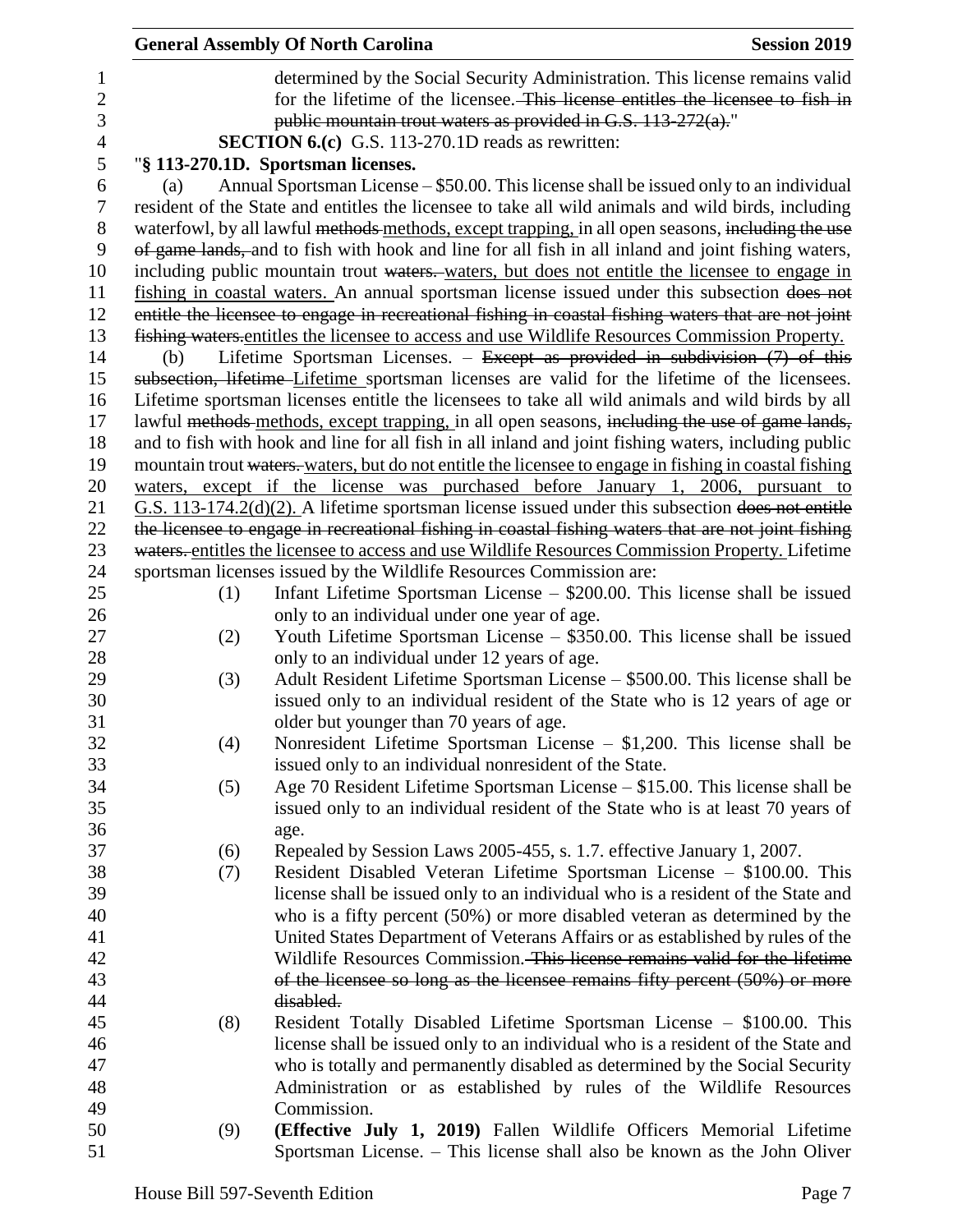|                |     |     | <b>General Assembly Of North Carolina</b>                                                                                                               | <b>Session 2019</b> |
|----------------|-----|-----|---------------------------------------------------------------------------------------------------------------------------------------------------------|---------------------|
| $\mathbf{1}$   |     |     | Edwards Memorial Lifetime Sportsman License and shall be issued free of                                                                                 |                     |
| $\overline{c}$ |     |     | charge only to a surviving spouse, child, grandchild, or great-grandchild of a                                                                          |                     |
| 3              |     |     | wildlife enforcement officer killed in the line of duty."                                                                                               |                     |
| $\overline{4}$ |     |     | <b>SECTION 6.(d)</b> G.S. 113-270.2 reads as rewritten:                                                                                                 |                     |
| 5              |     |     | "§ 113-270.2. Hunting licenses.                                                                                                                         |                     |
| 6              | (a) |     | The hunting licenses set forth in subdivisions (1), $(3)$ , $(2)$ , $(5)$ , $(6)$ , and $(6)$ $(7)$ of                                                  |                     |
| 7              |     |     | subsection (c) of this section entitle the holder to take, except on game lands, take wild birds and                                                    |                     |
| 8              |     |     | wild animals, other than big game and waterfowl, by all lawful methods-methods, except                                                                  |                     |
| 9              |     |     | trapping, and in all open seasons. Unless otherwise specified, a hunting license issued under this                                                      |                     |
| 10             |     |     | subsection entitles the licensee to access and use Wildlife Resources Commission Property. The                                                          |                     |
| 11             |     |     | comprehensive hunting licenses of subdivisions (2) and (5) of subsection (c) of this section                                                            |                     |
| 12             |     |     | further entitle the holder to take big game and waterfowl and to use game lands.waterfowl.                                                              |                     |
| 13             | (b) |     | Repealed by Session Laws 1993 (Reg. Sess., 1994), c. 684, s. 2.                                                                                         |                     |
| 14             | (c) |     | The hunting licenses issued by the Wildlife Resources Commission are as follows:                                                                        |                     |
| 15             |     | (1) | Resident State Hunting License $-\frac{$20.00}{25.00}$ . This license shall be issued                                                                   |                     |
| 16             |     |     | only to an individual resident of the State.                                                                                                            |                     |
| 17             |     | (2) | Lifetime Resident Comprehensive Hunting License – \$250.00. This license                                                                                |                     |
| 18             |     |     | shall be issued only to an individual resident of the State and is valid for the                                                                        |                     |
| 19             |     |     | lifetime of the holder.                                                                                                                                 |                     |
| 20             |     | (3) | Repealed by Session Laws 2013-283, s. 3, effective August 1, 2014.                                                                                      |                     |
| 21             |     | (4) | Controlled Hunting Preserve Hunting License – \$20.00. This license shall be                                                                            |                     |
| 22             |     |     | issued to an individual resident or nonresident to take only foxes-foxes,                                                                               |                     |
| 23             |     |     | coyotes, rabbits, and domestically raised chukars, Hungarian partridges, and                                                                            |                     |
| 24             |     |     | game birds, other than wild turkey, only within a controlled hunting preserve                                                                           |                     |
| 25             |     |     | licensed and operated in accordance with G.S. 113-273(g) and implementing                                                                               |                     |
| 26             |     |     | rules of the Wildlife Resources Commission. This license does not authorize                                                                             |                     |
| 27             |     |     | access to or use of Wildlife Resources Commission Property.                                                                                             |                     |
| 28             |     | (5) | Resident Annual Comprehensive Hunting License – \$36.00. This license shall                                                                             |                     |
| 29<br>30       |     |     | be issued only to an individual resident of the State.                                                                                                  |                     |
| 31             |     | (6) | Nonresident State Hunting License. This license shall be issued only to a<br>nonresident. The nonresident State hunting licenses issued by the Wildlife |                     |
| 32             |     |     | <b>Resources Commission are:</b>                                                                                                                        |                     |
| 33             |     |     | Season License - \$80.00.\$100.00.<br>a.                                                                                                                |                     |
| 34             |     |     | Ten-Day License $-$ \$60.00. \$80.00. This license is valid for the 10<br>b.                                                                            |                     |
| 35             |     |     | consecutive dates indicated on the license.                                                                                                             |                     |
| 36             |     | (7) | Falconry Hunting License $-$ \$25.00. This license shall be issued to an                                                                                |                     |
| 37             |     |     | individual resident or nonresident and authorizes taking wildlife by means of                                                                           |                     |
| 38             |     |     | falconry. In addition to a falconry hunting license, the license holder shall also                                                                      |                     |
| 39             |     |     | possess a valid falconry license as described in G.S. 113-270.3(b)(4). This                                                                             |                     |
| 40             |     |     | license expires June 30.                                                                                                                                |                     |
| 41             | (d) |     | One dollar (\$1.00) of the proceeds received from the sale of each nonresident hunting                                                                  |                     |
| 42             |     |     | license sold pursuant to subdivision (6) of subsection (c) of this section shall be set aside by the                                                    |                     |
| 43             |     |     | Wildlife Resources Commission and contributed to a proper agency or agencies in the United                                                              |                     |
| 44             |     |     | States for expenditure in Canada for the restoration and management of migratory waterfowl."                                                            |                     |
| 45             |     |     | <b>SECTION 6.(e)</b> G.S. 113-270.3 reads as rewritten:                                                                                                 |                     |
| 46             |     |     | "§ 113-270.3. Special activity licenses; big game kill reports.                                                                                         |                     |
| 47             | (a) |     | In addition to any hunting, trapping, or fishing license that may be required pursuant                                                                  |                     |
| 48             |     |     | to G.S. 113-270.1B(a), individuals engaging in specially regulated activities must have the                                                             |                     |
| 49             |     |     | appropriate special activity license and stamp prescribed in this section before engaging in the                                                        |                     |

regulated activity.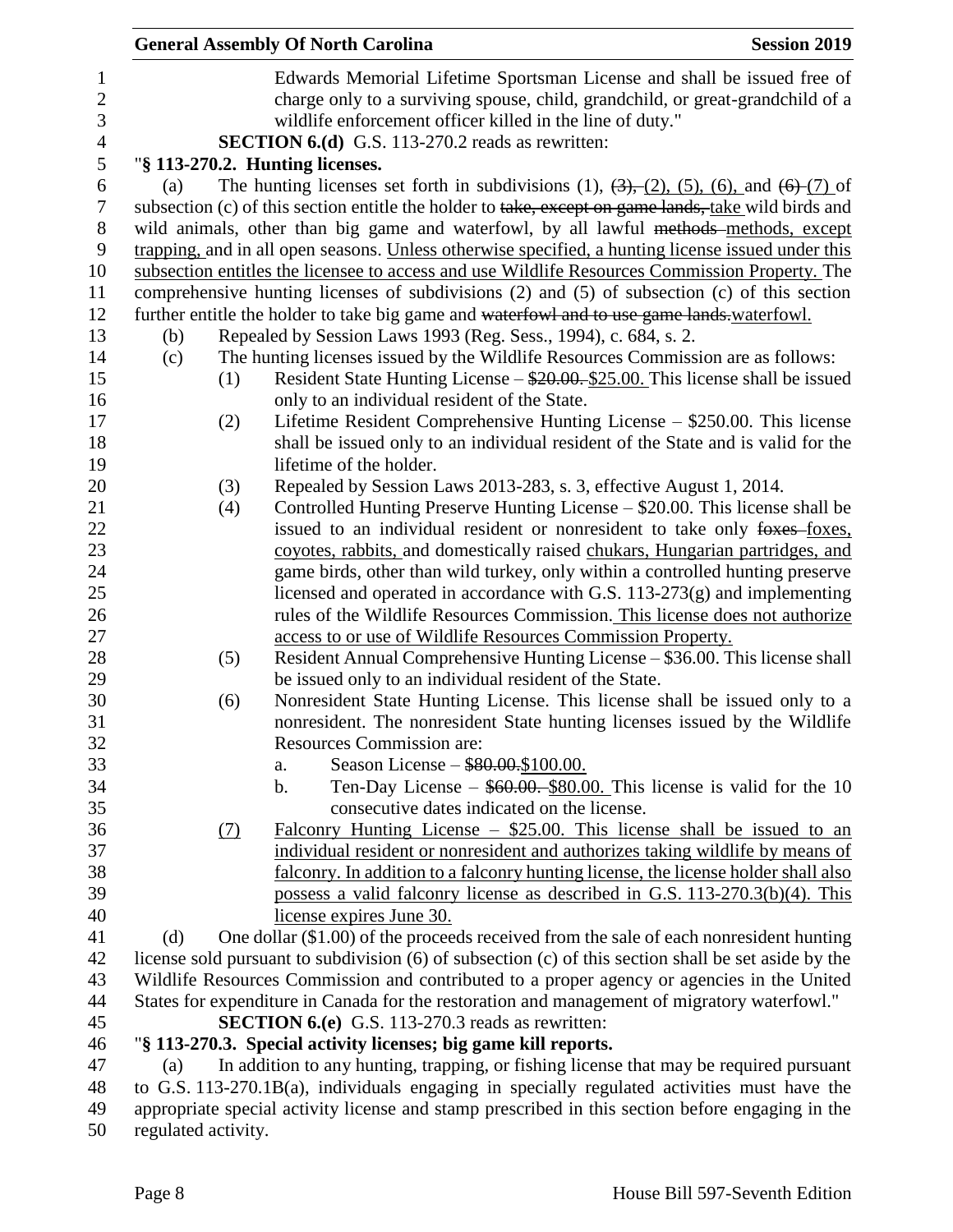|                        | <b>General Assembly Of North Carolina</b>                      | <b>Session 2019</b>                                                                                                                                                                                                                                                                                                                                                                                                                             |
|------------------------|----------------------------------------------------------------|-------------------------------------------------------------------------------------------------------------------------------------------------------------------------------------------------------------------------------------------------------------------------------------------------------------------------------------------------------------------------------------------------------------------------------------------------|
| (b)<br>are as follows: |                                                                | The special activity licenses and stamp issued by the Wildlife Resources Commission                                                                                                                                                                                                                                                                                                                                                             |
| (2)                    | Season License - \$80.00.\$100.00.<br>a.<br>b.                 | Nonresident Big Game Hunting License. This license shall be issued only to<br>an individual nonresident of the State and entitles the holder to take big game<br>by all lawful methods and during all open seasons. The nonresident big game<br>hunting licenses issued by the Wildlife Resources Commission are:<br>Ten-Day License $-$ \$60.00. \$80.00. This license is only valid for the<br>10 consecutive dates indicated on the license. |
| (3)                    |                                                                | Game Land License $-$ \$15.00. This license shall be issued to an individual<br>resident or nonresident of the State and entitles the holder to hunt and trap on<br>game lands managed by the Wildlife Resources Commission. The Wildlife<br>Resources Commission may, pursuant to G.S. 113-264(a), designate in its<br>rules other-activities on game lands that require purchase of this license and                                          |
| (4)                    | a.                                                             | may charge additional fees for use of specially developed facilities.<br>Falconry License $-$ \$10.00. This license shall be issued to an individual<br>resident or nonresident of the State and must be procured before:<br>Taking, importing, transporting, or possessing a raptor; or                                                                                                                                                        |
|                        | Taking wildlife by means of falconry.<br>b.                    | In addition to a falconry license, license holders 16 years of age and older<br>must also possess a hunting license as set forth in G.S. 113-270.1C.<br>113-270.1D, and 113-270.2 when taking wildlife by means of falconry. The<br>Wildlife Resources Commission may issue classes of falconry licenses                                                                                                                                        |
|                        |                                                                | necessary to participate in the federal/State permit system, require necessary<br>examinations before issuing licenses or permits to engage in various<br>authorized activities related to possession and maintenance of raptors and the<br>sport of falconry, and regulate licenses as required by governing federal law                                                                                                                       |
|                        |                                                                | and rules. To defray the costs of administering required examinations, the<br>Wildlife Resources Commission may charge reasonable fees upon giving<br>them. To meet minimum federal standards plus other State standards in the<br>interests of conservation of wildlife resources, the Wildlife Resources                                                                                                                                      |
|                        | needed in addition to the falconry license.                    | Commission may impose all necessary controls, including those set out in the<br>sections pertaining to collection licenses and captivity licenses, and may issue<br>permits and require reports, but no collection license or captivity license is                                                                                                                                                                                              |
|                        | "<br><b>SECTION 6.(f)</b> G.S. 113-270.5 reads as rewritten:   |                                                                                                                                                                                                                                                                                                                                                                                                                                                 |
|                        | "§ 113-270.5. Trapping licenses.                               |                                                                                                                                                                                                                                                                                                                                                                                                                                                 |
| (a)                    |                                                                | Except as otherwise specifically provided by law, no one may take fur-bearing                                                                                                                                                                                                                                                                                                                                                                   |
|                        |                                                                | animals by trapping, or by any other authorized special method that preserves the pelt from                                                                                                                                                                                                                                                                                                                                                     |
|                        |                                                                | injury, without first having procured a current and valid trapping license. When the trapping<br>license is required, it serves in lieu of a hunting license in the taking of fur-bearing animals. If                                                                                                                                                                                                                                           |
|                        |                                                                | fur-bearing animals are taken as game, at the times and by the hunting methods that may be                                                                                                                                                                                                                                                                                                                                                      |
|                        |                                                                | authorized, hunting license requirements apply-no person may take wild animals by trapping                                                                                                                                                                                                                                                                                                                                                      |
|                        | during open trapping seasons without a valid trapping license. |                                                                                                                                                                                                                                                                                                                                                                                                                                                 |
| (b)                    |                                                                | The trapping licenses issued by the Wildlife Resources Commission are as                                                                                                                                                                                                                                                                                                                                                                        |
|                        |                                                                | follows: follows and entitle the licensee to access and use Wildlife Resource Commission                                                                                                                                                                                                                                                                                                                                                        |
| Property:              |                                                                |                                                                                                                                                                                                                                                                                                                                                                                                                                                 |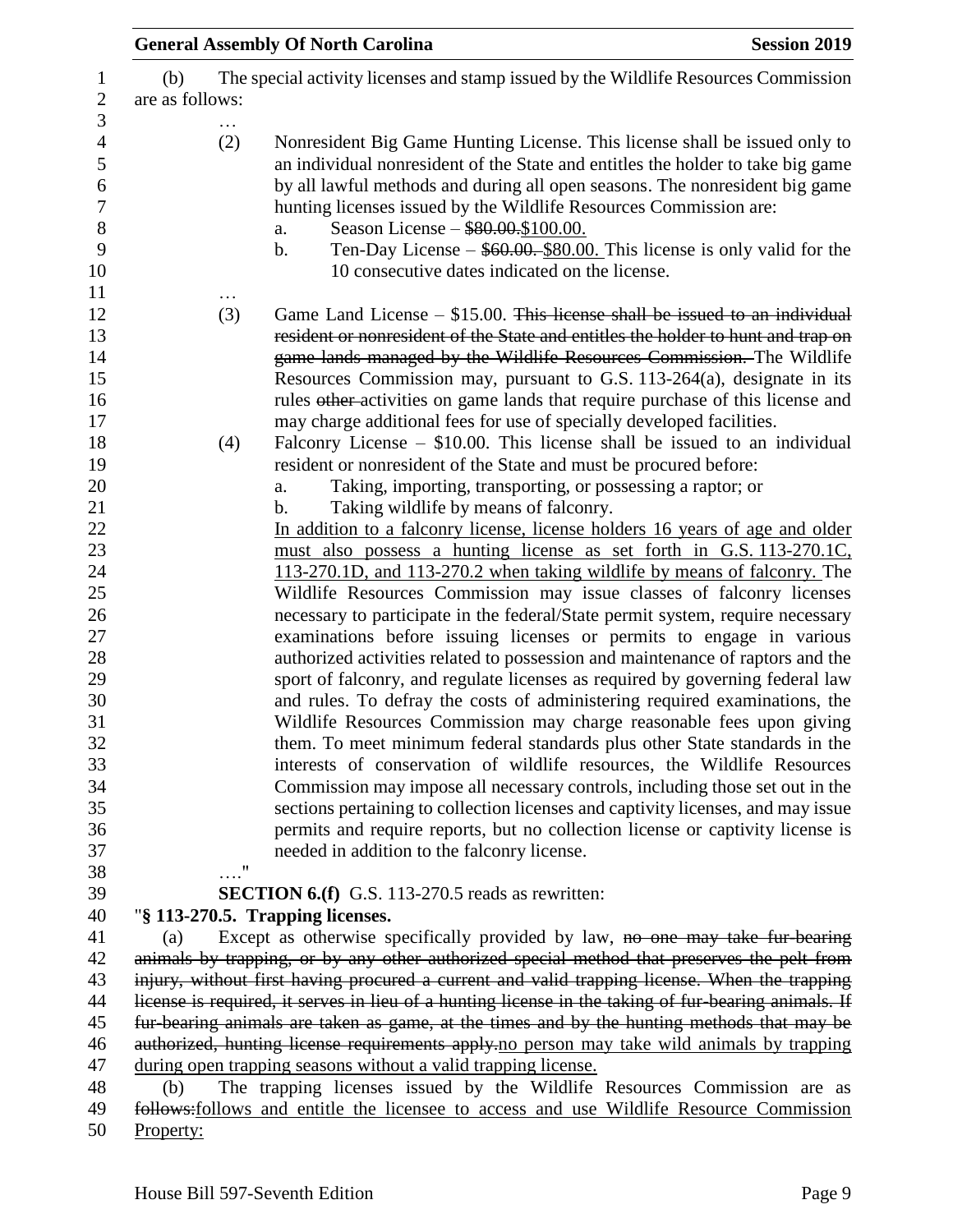|                |             |             | <b>General Assembly Of North Carolina</b>                                                                            | <b>Session 2019</b> |
|----------------|-------------|-------------|----------------------------------------------------------------------------------------------------------------------|---------------------|
| $\mathbf{1}$   |             | (1)         | Resident State Trapping License – \$30.00. This license is valid only for use                                        |                     |
| $\mathbf{2}$   |             |             | by an individual resident of the State.                                                                              |                     |
| 3              |             | (1a)        | <u> Resident Lifetime Trapping License – \$300.00. This license shall be issued</u>                                  |                     |
| $\overline{4}$ |             |             | only to an individual resident of the State and is valid for the lifetime of the                                     |                     |
| 5              |             |             | licensee.                                                                                                            |                     |
| 6              |             | (2)         | Repealed by Session Laws 2013-283, s. 6, effective August 1, 2014.                                                   |                     |
| $\overline{7}$ |             | (3)         | Nonresident State Trapping License $-$ \$125.00. This license is valid for use                                       |                     |
| $8\,$          |             |             | by an individual within the State."                                                                                  |                     |
| 9              |             |             | <b>SECTION 6.(g)</b> G.S. 113-271 reads as rewritten:                                                                |                     |
| 10             |             |             | "§ 113-271. Hook-and-line licenses in inland and joint fishing waters.                                               |                     |
| 11             | (a)         |             | An inland hook-and-line fishing license issued under subdivisions $(2)$ , $(3)$ , $(5)$ , $(6)$ ,                    |                     |
| 12             |             |             | $(6a)$ , $(6b)$ , and $(6c)$ of subsection $(d)$ of this section entitles the licensee to fish with hook and line    |                     |
| 13             |             |             | in inland fishing waters and waters, joint fishing waters. waters, and public mountain trout waters.                 |                     |
| 14             |             |             | An inland hook-and-line fishing license issued under this section does not entitle entitles the                      |                     |
| 15             |             |             | licensee to engage in recreational fishing in coastal fishing waters that are not joint fishing waters.              |                     |
| 16             |             |             | An inland hook and line fishing license issued under subdivision $(1)$ , $(3)$ , $(6a)$ , $(6b)$ , $(6c)$ , or $(9)$ |                     |
|                |             |             | of subsection (d) of this section entitles the licensee to fish with hook and line in public mountain                |                     |
| 17<br>18       |             |             | trout waters access and use Wildlife Resources Commission Property, but does not entitle the                         |                     |
| 19             |             |             | licensee to engage in fishing in coastal fishing waters.                                                             |                     |
| 20             | (b)         |             | Repealed by Session Laws 1993 (Reg. Sess., 1994), c. 684, s. 4.                                                      |                     |
|                | (c)         |             | Repealed by Session Laws 1979, c. 830, s. 1.                                                                         |                     |
|                | (d)         |             | The hook-and-line fishing licenses issued by the Wildlife Resources Commission are                                   |                     |
|                | as follows: |             |                                                                                                                      |                     |
|                |             | $\bigoplus$ | Resident Annual Comprehensive Inland Fishing License - \$25.00. This                                                 |                     |
|                |             |             | license shall be issued only to an individual resident of the State.                                                 |                     |
|                |             | (2)         | Resident State Inland Fishing License $-\frac{$20.00}{25.00}$ . This license shall be                                |                     |
|                |             |             | issued only to an individual resident of the State.                                                                  |                     |
|                |             | (3)         | Lifetime Resident Comprehensive Inland Fishing License $-$ \$250.00. This                                            |                     |
|                |             |             | license shall be issued only to an individual resident of the State and is valid                                     |                     |
|                |             |             | for the lifetime of the licensee.                                                                                    |                     |
|                |             | (4)         | Repealed by Session Laws 2013-283, s. 7, effective August 1, 2014.                                                   |                     |
|                |             | (5)         | Nonresident State Inland Fishing License – \$36.00. \$45.00. This license shall                                      |                     |
|                |             |             | be issued to an individual nonresident of the State.                                                                 |                     |
|                |             | (6)         | Short-Term Inland Fishing Licenses. Short-term inland fishing licenses are                                           |                     |
|                |             |             | valid only for the date or consecutive dates indicated on the licenses.                                              |                     |
|                |             |             | Short-term inland fishing licenses issued by the Wildlife Resources                                                  |                     |
|                |             |             | Commission are:                                                                                                      |                     |
|                |             |             | Resident 10-day Inland Fishing License $- $7.00 - $9.00$ . This license<br>a.                                        |                     |
|                |             |             | shall be issued only to a resident of the State.                                                                     |                     |
|                |             |             | Nonresident 10-day Inland Fishing License $-$ \$18.00. \$23.00. This<br>$\mathbf b$ .                                |                     |
|                |             |             | license shall be issued only to a nonresident of the State.                                                          |                     |
|                |             |             | Repealed by Session Laws 2005-455, s. 1.8, effective January 1, 2007.<br>$\mathbf{c}$ .                              |                     |
|                |             |             | Age 70 Resident Lifetime Inland Fishing License $- $15.00$ . This license shall                                      |                     |
|                |             | (6a)        | be issued only to an individual resident of the State who is at least 70 years of                                    |                     |
|                |             |             |                                                                                                                      |                     |
|                |             |             | age.<br>Resident Disabled Veteran Lifetime Inland Fishing License – \$10.00. This                                    |                     |
|                |             | (6b)        |                                                                                                                      |                     |
|                |             |             | license shall be issued only to an individual who is a resident of the State and                                     |                     |
|                |             |             | who is a fifty percent (50%) or more disabled veteran as determined by the                                           |                     |
|                |             |             | United States Department of Veterans Affairs or as established by rules of the                                       |                     |
| 50             |             |             | Wildlife Resources Commission. This license remains valid for the lifetime                                           |                     |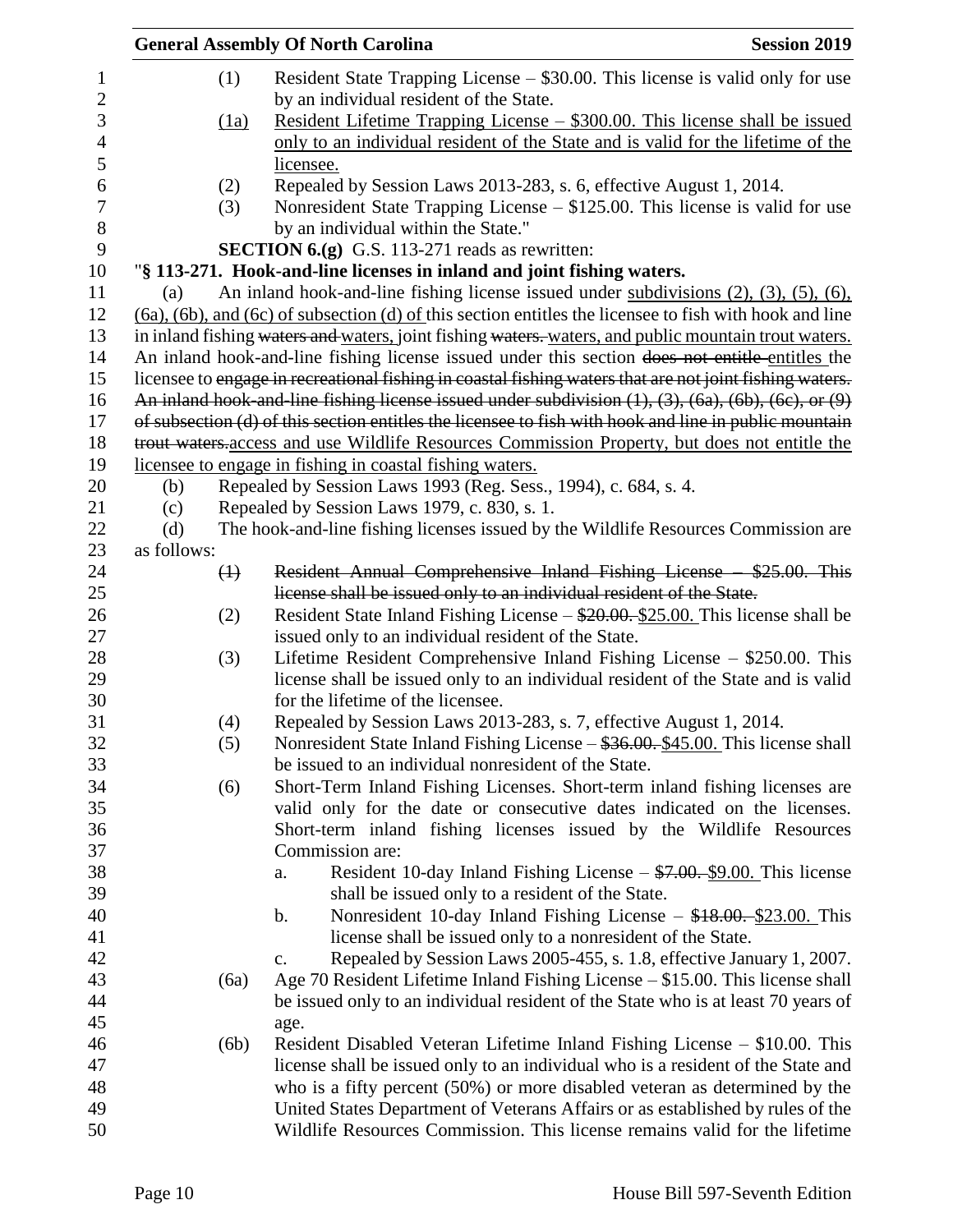|                                  | <b>General Assembly Of North Carolina</b>                                                                                                                                                                                                                                                                                                                                                        | <b>Session 2019</b> |
|----------------------------------|--------------------------------------------------------------------------------------------------------------------------------------------------------------------------------------------------------------------------------------------------------------------------------------------------------------------------------------------------------------------------------------------------|---------------------|
|                                  | of the licensee so long as the licensee remains fifty percent $(50\%)$ or more<br>disabled.licensee.                                                                                                                                                                                                                                                                                             |                     |
| (6c)                             | Resident Totally Disabled Lifetime Inland Fishing License – \$10.00. This<br>license shall be issued only to an individual who is a resident of the State and<br>who is totally and permanently disabled as determined by the Social Security<br>Administration or as established by rules of the Wildlife Resources<br>Commission. This license remains valid for the lifetime of the licensee. |                     |
| (10)                             | <u> Mountain Heritage Trout Waters Three-Day Fishing License – \$8.00. This</u>                                                                                                                                                                                                                                                                                                                  |                     |
|                                  | license shall be issued to an individual resident or nonresident of the State and<br>shall entitle the holder to fish in waters designated by the Wildlife Resources<br>Commission as mountain heritage trout waters for the three consecutive days                                                                                                                                              |                     |
|                                  | indicated on the license. An individual who holds a mountain heritage trout<br>waters three-day fishing license does not need to hold any other hook-and-line                                                                                                                                                                                                                                    |                     |
|                                  | fishing license issued pursuant to this subsection in order to fish in mountain<br>heritage trout waters."                                                                                                                                                                                                                                                                                       |                     |
|                                  | <b>SECTION 6.(h)</b> G.S. 113-272 is repealed.                                                                                                                                                                                                                                                                                                                                                   |                     |
|                                  | <b>SECTION 6.(i)</b> G.S. 113-272.3 reads as rewritten:                                                                                                                                                                                                                                                                                                                                          |                     |
|                                  | "§ 113-272.3. Special provisions respecting fishing licenses; grabbling; taking bait fish; use                                                                                                                                                                                                                                                                                                   |                     |
|                                  | of landing nets; lifetime licenses issued from Wildlife Resources Commission                                                                                                                                                                                                                                                                                                                     |                     |
|                                  | headquarters; personalized lifetime sportsman combination licenses.                                                                                                                                                                                                                                                                                                                              |                     |
| (c)                              | (Effective until July 1, 2019) Lifetime licenses are issued from the Wildlife                                                                                                                                                                                                                                                                                                                    |                     |
|                                  | Resources Commission headquarters. headquarters to facilitate compliance with 50 C.F.R. §                                                                                                                                                                                                                                                                                                        |                     |
|                                  | 80.31. Each application for an any Infant Lifetime Sportsman or Sportsman, Youth Lifetime                                                                                                                                                                                                                                                                                                        |                     |
|                                  | Sportsman-Sportsman, or Age 70 Resident Lifetime License must be accompanied by a certified                                                                                                                                                                                                                                                                                                      |                     |
|                                  | copy of the birth certificate, adoption order containing the date of birth, or other proof of age                                                                                                                                                                                                                                                                                                |                     |
|                                  | satisfactory to the Commission, of the individual to be named as the licensee.                                                                                                                                                                                                                                                                                                                   |                     |
|                                  |                                                                                                                                                                                                                                                                                                                                                                                                  |                     |
| (e)                              | <u> Mountain Heritage Trout Waters Program. – The Wildlife Resources Commission</u>                                                                                                                                                                                                                                                                                                              |                     |
|                                  | shall establish and implement a Mountain Heritage Trout Waters Program to promote trout<br>fishing as a heritage tourism activity. The Commission shall develop criteria for participation in                                                                                                                                                                                                    |                     |
|                                  | the Program by cities and prepare a management plan for mountain heritage trout waters. A city<br>that meets the criteria for participation in the Program shall be designated by the Commission as                                                                                                                                                                                              |                     |
| a Mountain Heritage Trout City." |                                                                                                                                                                                                                                                                                                                                                                                                  |                     |
|                                  | <b>SECTION 6.(j)</b> G.S. 113-272.4 reads as rewritten:                                                                                                                                                                                                                                                                                                                                          |                     |
|                                  | "§ 113-272.4. Collection licenses.                                                                                                                                                                                                                                                                                                                                                               |                     |
| (a)                              | In the interest of the orderly and efficient conservation of wildlife resources, the                                                                                                                                                                                                                                                                                                             |                     |
|                                  | Wildlife Resources Commission may provide for the licensing of qualified individuals to take                                                                                                                                                                                                                                                                                                     |                     |
|                                  | any of the wildlife resources of the State under a collection license that may serve in lieu of any                                                                                                                                                                                                                                                                                              |                     |
|                                  | other license required in this Article. This license authorizes incidental transportation and                                                                                                                                                                                                                                                                                                    |                     |
|                                  | possession of the wildlife resources necessary to implement the authorized purposes of the taking,                                                                                                                                                                                                                                                                                               |                     |
|                                  | but the Wildlife Resources Commission in its discretion may additionally impose permit                                                                                                                                                                                                                                                                                                           |                     |
| (b)                              | requirements under subsection (d) below and G.S. 113-274.<br>The Wildlife Resources Commission may delegate to the Executive Director the                                                                                                                                                                                                                                                        |                     |
|                                  | authority to impose time limits during which the license is valid and restrictions as to what may                                                                                                                                                                                                                                                                                                |                     |
|                                  | be taken and method of taking and possession, in the interests of conservation objectives. The                                                                                                                                                                                                                                                                                                   |                     |
|                                  | Executive Director through his responsible agents must determine whether a particular license                                                                                                                                                                                                                                                                                                    |                     |
|                                  | applicant meets the standards and qualifications for licensees set by the Wildlife Resources                                                                                                                                                                                                                                                                                                     |                     |
|                                  | Commission. Methods of taking under a collection license need not be restricted to those                                                                                                                                                                                                                                                                                                         |                     |
|                                  | applicable to ordinary hunting, trapping, or fishing, but the licensee must-shall observe the                                                                                                                                                                                                                                                                                                    |                     |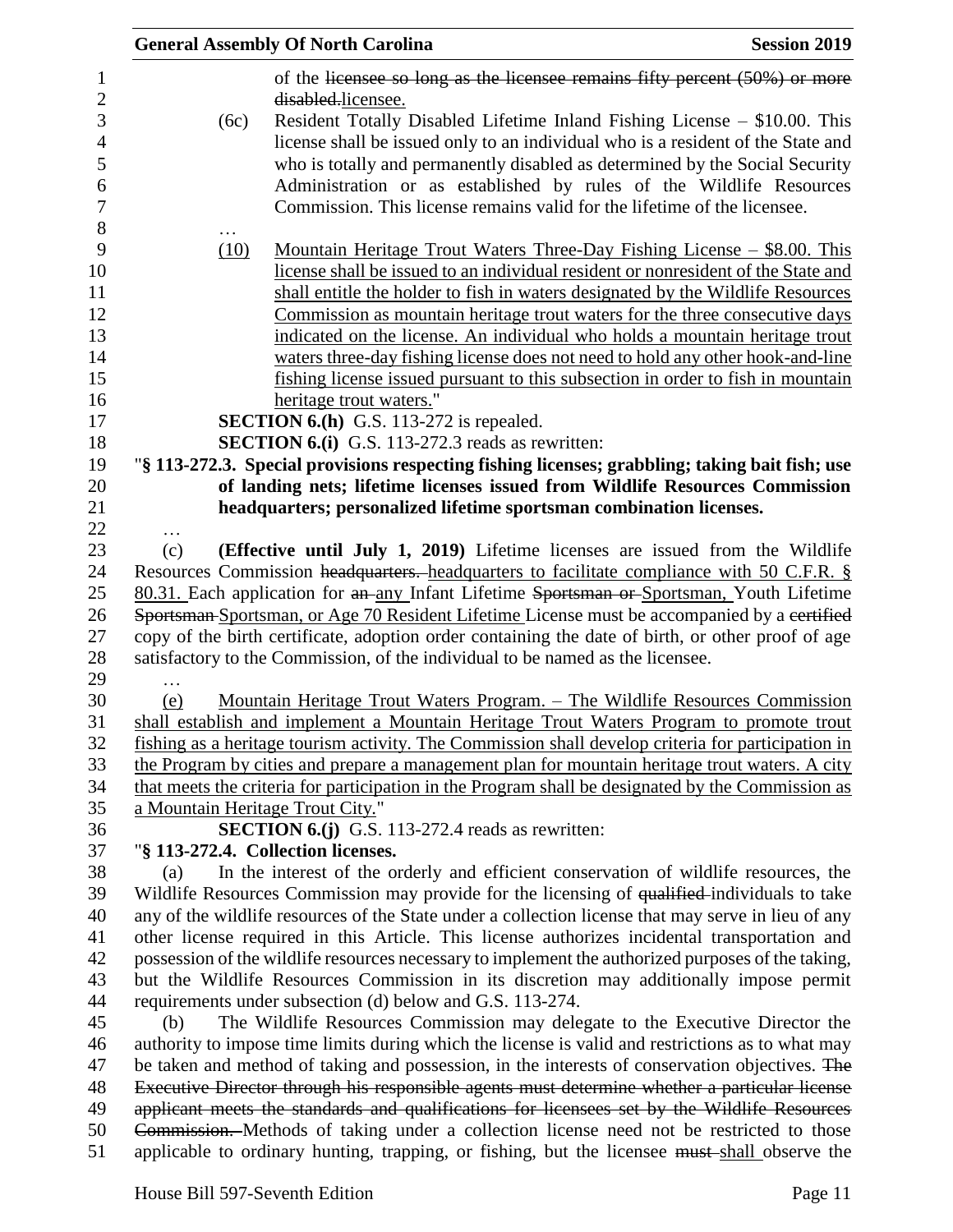**General Assembly Of North Carolina Session 2019 Session 2019**  restrictions as to taking, transportation, and possession imposed by the Executive Director upon the granting of the license. (c) When a more limited duration period is not set by the Executive Director in 4 implementing the rules of the Wildlife Resources Commission, Director, collection licenses are valid from January 1 through December 31 in any year. This license is issued upon payment of five dollars (\$5.00), but the Wildlife Resources Commission may provide for issuance without charge to licensees who represent educational or scientific institutions or some governmental 8 agency<sub>ten</sub> dollars (\$10.00). The Wildlife Resources Commission may adopt rules to utilize replacement costs of wildlife resources to offset the impact of collection or possession activities. (d) As necessary, the Executive Director may administratively impose on licensees under this section restrictions upon individuals taking, transporting, or possessing under the license which will permit ready identification and control of those involved in the interest of efficient administration of laws pertaining to wildlife resources. Restrictions may include requirements as to record keeping, tagging, marking packages, cages, or containers and exhibition of additional limited-purpose and limited-time permits that may be issued without charge to cover particular activities and other actions that may be administratively required in the reasonable implementation of the objectives of this Subchapter. (e) If the Executive Director deems it administratively appropriate and convenient to do 19 so, in the interests of simplifying the administration of licensing requirements, he the Executive Director may grant particular licensees under this section the privilege of utilizing assistants in taking, transporting, or possessing wildlife resources who themselves are not licensed. Any 22 assistants so taking, transporting, or possessing wildlife resources must shall have readily available for inspection a written authorization from the licensee to engage in the activity in 24 question. The written authorization must shall contain information administratively required by 25 the Executive Director, and a copy of the authorization must be placed in the mail addressed to

26 the Executive Director or his designated agent submitted to the Wildlife Resources Commission 27 before any assistant acts under the authorization. In his discretion the The Executive Director may refuse to issue, refuse to renew, or revoke the privilege conferred in this subsection. If this is done, each individual engaged in taking, transporting, or possessing wildlife resources under this section must shall meet all applicable licensing and permit requirements."

**SECTION 6.(k)** G.S. 113-272.5 reads as rewritten:

# "**§ 113-272.5. Captivity license.**

 (a) In the interests of humane treatment of wild animals and wild birds that are lawfully taken, crippled, tame, or unfit for immediate release into their natural habitat, the The Wildlife 35 Resources Commission may license qualified individuals to hold at a specified location location wild animals and wild birds that are lawfully taken, crippled, tame, or unfit for immediate release into their natural habitat, or one or more of any particular species of wild animal or wild bird alive in captivity for scientific, educational, exhibition, or other purposes. Before issuing this license, the Executive Director must satisfy himself determine that issuance of the license is appropriate under the objectives of this Subchapter, and that the wild animal or wild bird was not acquired unlawfully or merely as a pet. Upon refusing to issue the captivity license, the Executive Director may either take possession of the wild animal or wild bird for appropriate disposition or issue a captivity permit under G.S. 113-274(c)(1b) for a limited period until the holder makes proper disposition of the wild animal or wild bird.

 (b) Unless a shorter time is set for a license upon its issuance under the provisions of subsection (c), captivity licenses are annual licenses issued beginning January 1 each year and 47 running until the following December 31. This license is issued upon payment of five dollars (\$5.00) The captivity license for holding shall be issued upon payment of fifty dollars (\$50.00) and the captivity license for rehabilitation shall be issued upon payment of ten dollars (\$10.00) to the Wildlife Resources Commission.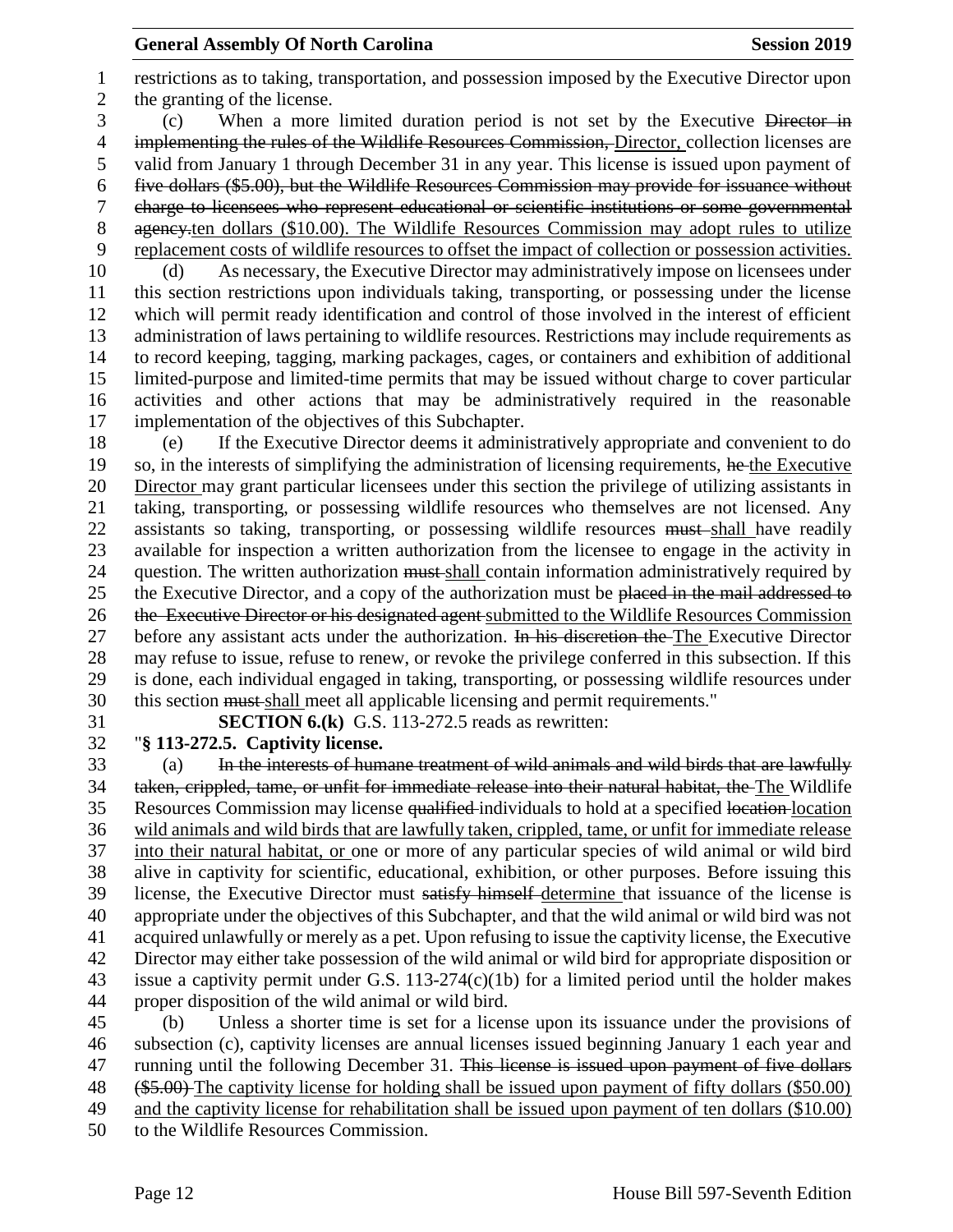|                        |                                                                                                       | <b>General Assembly Of North Carolina</b>                                                                                                                                                                                                                                        | <b>Session 2019</b> |  |
|------------------------|-------------------------------------------------------------------------------------------------------|----------------------------------------------------------------------------------------------------------------------------------------------------------------------------------------------------------------------------------------------------------------------------------|---------------------|--|
| 1<br>$\mathbf{2}$<br>3 | (c)                                                                                                   | The Wildlife Resources Commission may require standards of caging and care and<br>reports to and supervision by employees of the Wildlife Resources Commission as necessary to<br>insure humane treatment and in furtherance of the objectives of this Subchapter. The Executive |                     |  |
| 4<br>5                 |                                                                                                       | Director in implementing the provisions of this section may administratively impose through<br>responsible agents and employees restrictions upon the mode of captivity that he deems deemed                                                                                     |                     |  |
| 6                      |                                                                                                       | necessary, including prescribing methods of treatment and handling designed, if possible, to                                                                                                                                                                                     |                     |  |
| 7                      |                                                                                                       | enable the wild animal or wild bird to become self-sufficient and requiring that the wild animal                                                                                                                                                                                 |                     |  |
| $8\,$                  |                                                                                                       | or wild bird be set free when self-sufficiency is attained. handling. To this end, the Executive                                                                                                                                                                                 |                     |  |
| 9                      |                                                                                                       | Director may issue the captivity license with an expiration date earlier than December 31 and                                                                                                                                                                                    |                     |  |
| 10                     | $\ldots$ "                                                                                            | may also act to terminate any captivity license earlier than the expiration date for good cause.                                                                                                                                                                                 |                     |  |
| 11<br>12               |                                                                                                       | <b>SECTION 6.(I)</b> G.S. 113-273 reads as rewritten:                                                                                                                                                                                                                            |                     |  |
| 13                     |                                                                                                       |                                                                                                                                                                                                                                                                                  |                     |  |
| 14                     |                                                                                                       | "§ 113-273. Dealer licenses. Other licenses.<br>"Dealer" Defined; All Licenses Annual. As used in this section, the word "dealer"                                                                                                                                                |                     |  |
|                        | (a)                                                                                                   | includes all persons or individuals required to be licensed under the terms of this section. Except                                                                                                                                                                              |                     |  |
| 15<br>16               |                                                                                                       |                                                                                                                                                                                                                                                                                  |                     |  |
|                        |                                                                                                       | when indicated otherwise, dealer otherwise indicated, licenses in this section are annual licenses                                                                                                                                                                               |                     |  |
| 17                     |                                                                                                       | issued beginning January 1 each year running until the following December 31.                                                                                                                                                                                                    |                     |  |
| 18                     | (b)                                                                                                   | License Required; Rules Governing Licensee. Except as otherwise provided, no                                                                                                                                                                                                     |                     |  |
| 19                     |                                                                                                       | person may engage in any activity for which a dealer-license is provided under this section                                                                                                                                                                                      |                     |  |
| 20                     |                                                                                                       | without first having procured a current and valid dealer-license for that activity. In implementing                                                                                                                                                                              |                     |  |
| 21                     |                                                                                                       | the provisions of this section, the Wildlife Resources Commission may by rule govern every                                                                                                                                                                                       |                     |  |
| 22                     |                                                                                                       | aspect of the licensee's dealings in wildlife resources. Specifically, these rules may require                                                                                                                                                                                   |                     |  |
| 23<br>24               | dealers-licensees to:                                                                                 |                                                                                                                                                                                                                                                                                  |                     |  |
| 25                     | (1)                                                                                                   | Implement a system of tagging or otherwise identifying and controlling                                                                                                                                                                                                           |                     |  |
| 26<br>27               |                                                                                                       | species regulated under the license and pay a reasonable fee, not to exceed<br>two dollars and twenty five cents (\$2.25), for each tag furnished by the<br>Wildlife Resources Commission; Commission to defray costs;                                                           |                     |  |
| 28                     | (2)                                                                                                   | Keep records and statistics in record books furnished by the Wildlife                                                                                                                                                                                                            |                     |  |
| 29                     |                                                                                                       | Resources Commission, and pay a reasonable charge to defray the cost of                                                                                                                                                                                                          |                     |  |
| 30                     |                                                                                                       | furnishing the books;                                                                                                                                                                                                                                                            |                     |  |
| 31                     | (3)                                                                                                   | Be subject to inspection at reasonable hours and audit of wildlife resources                                                                                                                                                                                                     |                     |  |
| 32                     |                                                                                                       | and pertinent records and equipment;                                                                                                                                                                                                                                             |                     |  |
| 33                     | (4)                                                                                                   | Make periodic reports;                                                                                                                                                                                                                                                           |                     |  |
| 34                     | (5)                                                                                                   | Post performance bonds payable to the Wildlife Resources Commission                                                                                                                                                                                                              |                     |  |
| 35                     |                                                                                                       | conditioned upon faithful compliance with provisions of law; and                                                                                                                                                                                                                 |                     |  |
| 36                     | (6)                                                                                                   | Otherwise comply with reasonable rules and administrative requirements that                                                                                                                                                                                                      |                     |  |
| 37                     |                                                                                                       | may be imposed under the authority of this section.                                                                                                                                                                                                                              |                     |  |
| 38                     | $\cdots$                                                                                              |                                                                                                                                                                                                                                                                                  |                     |  |
| 39                     | (f)                                                                                                   | Fur-Dealer License. – Except as otherwise provided in this subsection, any individual                                                                                                                                                                                            |                     |  |
| 40                     |                                                                                                       | in this State who deals in furs must obtain an appropriate fur-dealer license. For the purposes of                                                                                                                                                                               |                     |  |
| 41                     |                                                                                                       | this subsection, "dealing in furs" is engaging in the business of buying or selling fur-bearing                                                                                                                                                                                  |                     |  |
| 42                     |                                                                                                       | animals or other wild animals that may lawfully be sold, the raw furs, pelts, or skins of those                                                                                                                                                                                  |                     |  |
| 43                     |                                                                                                       | animals, or the furs, pelts, or skins of wild animals which may not themselves be sold but whose                                                                                                                                                                                 |                     |  |
| 44                     |                                                                                                       | fur, pelt, or skin may lawfully be sold. A hunter or trapper who has lawfully taken wild animals                                                                                                                                                                                 |                     |  |
| 45                     | whose fur, pelt, or skin is permitted to be sold under this subsection is not considered a fur dealer |                                                                                                                                                                                                                                                                                  |                     |  |
| 46                     |                                                                                                       | if he exclusively sells the animals or the furs, pelts, and skins, as appropriate, to licensed fur                                                                                                                                                                               |                     |  |
| 47                     |                                                                                                       | dealers. All fur-dealer licenses are annual licenses issued beginning July 1 each year running                                                                                                                                                                                   |                     |  |
| 48                     |                                                                                                       | until the following June 30. Fur-dealer licenses issued by the Wildlife Resources Commission                                                                                                                                                                                     |                     |  |
| 49                     | are as follows:                                                                                       |                                                                                                                                                                                                                                                                                  |                     |  |
| 50                     |                                                                                                       |                                                                                                                                                                                                                                                                                  |                     |  |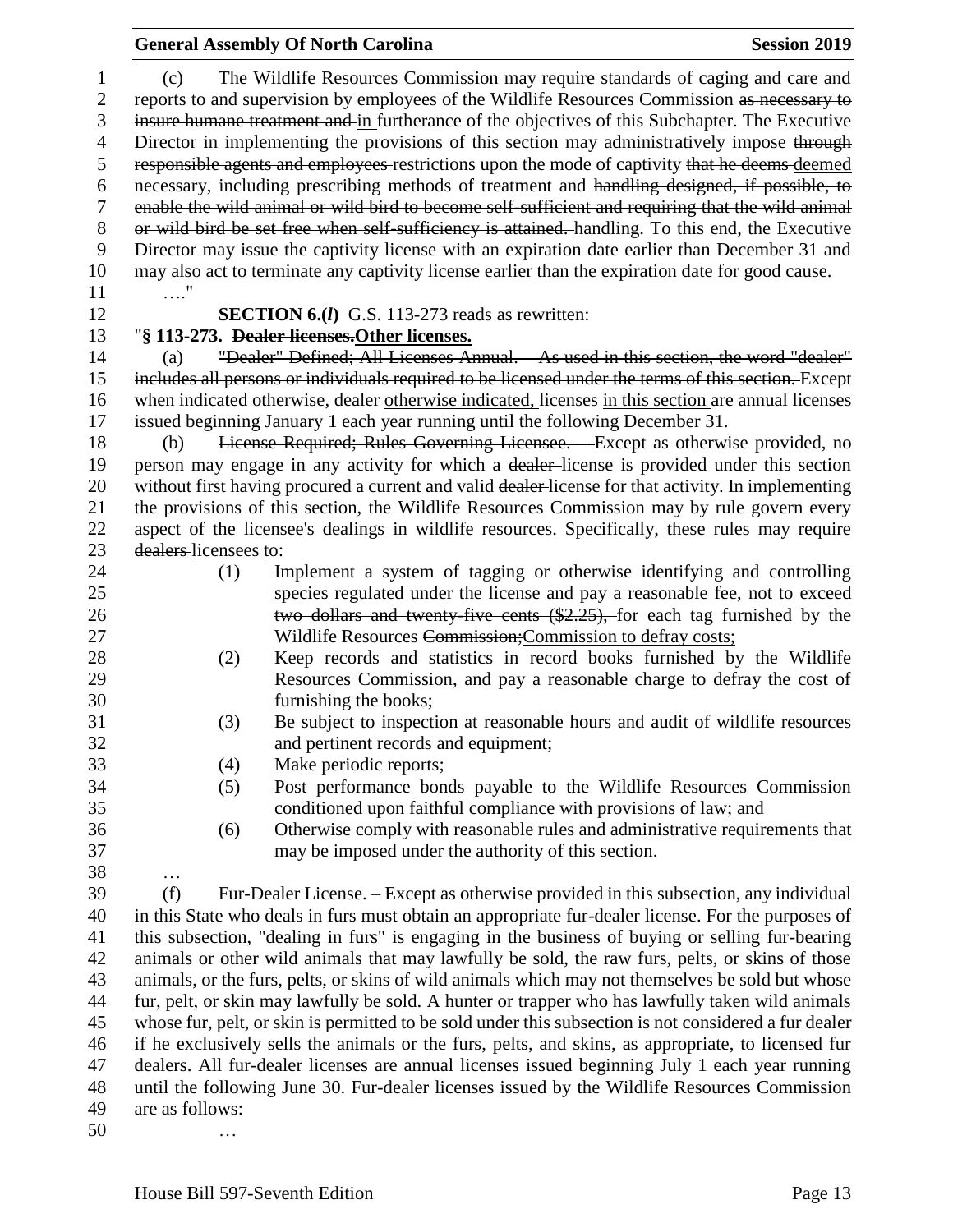| 1              | (3)                          | Fur-dealer station license, one hundred twenty dollars (\$120.00). Authorizes                                                                                                               |
|----------------|------------------------------|---------------------------------------------------------------------------------------------------------------------------------------------------------------------------------------------|
| $\mathbf{2}$   |                              | a person or individual to deal in furs at an established location where fur                                                                                                                 |
| 3              |                              | dealings occur under the supervision of a responsible individual manager                                                                                                                    |
| $\overline{4}$ |                              | named in the license. Individual employees of the business dealing in furs                                                                                                                  |
| 5              |                              | solely at the established location under the supervision of the manager need                                                                                                                |
| 6              |                              | not acquire an individual license. Any employee who also deals in furs outside                                                                                                              |
| 7              |                              | the established location must shall obtain the appropriate individual license.                                                                                                              |
| $8\,$          |                              | Individuals dealing in furs at an established location may elect to do so under                                                                                                             |
| 9              |                              | their individual licenses.                                                                                                                                                                  |
| 10             |                              | The Executive Director may administratively provide for reissuance of a                                                                                                                     |
| 11             |                              | station license without charge for the remainder of the year when either a                                                                                                                  |
| 12             |                              | business continues at an established location under a new supervising manager                                                                                                               |
| 13             |                              | or the business changes to a new location. Before reissuing the license,                                                                                                                    |
| 14             |                              | however, the Executive Director must satisfy himself-shall determine that                                                                                                                   |
| 15             |                              | there is a continuation of essentially the same business previously licensed                                                                                                                |
| 16             |                              | and that any new supervising manager meets the qualifications imposed by                                                                                                                    |
| 17             |                              | rules of the Wildlife Resources Commission. The supervising manager must                                                                                                                    |
| 18             |                              | shall file the names of all employees of the business covered by a fur-dealer                                                                                                               |
| 19             |                              | station license, whether temporary or permanent, including employees who                                                                                                                    |
| 20             |                              | process or skin the animals.                                                                                                                                                                |
| 21<br>22       |                              | The Executive Director must shall furnish supervising managers and individual licensees with<br>forms or record books for recording required information as to purchase, sale, importation, |
| 23             |                              | exportation, and other dealings, and make a reasonable charge to cover the costs of any record                                                                                              |
| 24             |                              | books furnished. It is unlawful for anyone dealing in furs to fail to submit reports required by                                                                                            |
| 25             |                              | rules or reasonable administrative directives.                                                                                                                                              |
| 26             | (g)                          | Controlled Hunting Preserve Operator License. – The Wildlife Resources                                                                                                                      |
| 27             |                              | Commission is authorized by rule to set standards for and to license the operation of controlled                                                                                            |
| 28             |                              | hunting preserves operated by private persons. Controlled hunting preserves are of two-three                                                                                                |
| 29             |                              | types: one is an area marked with appropriate signs along the outside boundaries on which only                                                                                              |
| 30             |                              | domestically raised chukars, Hungarian partridges, and game birds other than wild turkeys are                                                                                               |
| 31             |                              | taken; the other one is an area enclosed with a dog-proof fence on which rabbits may be hunted                                                                                              |
| 32             |                              | with dogs only; and one is an area enclosed with a dog-proof fence on which foxes and coyotes                                                                                               |
| 33             |                              | may be hunted with dogs only. A controlled fox and coyote hunting preserve operated for private                                                                                             |
| 34             |                              | use may be of any size; a controlled hunting preserve operated for commercial purposes shall be                                                                                             |
| 35             |                              | an area of not less than 500 acres or of such size as set by regulation of the Wildlife Resources                                                                                           |
| 36             |                              | Commission, which shall take into account differences in terrain and topography, as well as the                                                                                             |
| 37             | welfare of the wildlife.     |                                                                                                                                                                                             |
| 38             |                              | Operators of controlled fox hunting preserves may purchase live foxes and coyotes from                                                                                                      |
| 39             |                              | licensed trappers who live-trap foxes and coyotes during any open season for trapping them and                                                                                              |
| 40             |                              | may, at any time, take live foxes from their preserves for sale to other licensed operators. The                                                                                            |
| 41             |                              | controlled hunting preserve operator license may be purchased for a fee of fifty dollars (\$50.00),                                                                                         |
| 42             |                              | one hundred dollars (\$100.00) and is an annual license issued beginning 1 July each year running                                                                                           |
| 43             | until the following 30 June. |                                                                                                                                                                                             |
| 44             | (h)                          | Game Bird Propagation License. – No person may propagate game birds in captivity                                                                                                            |
| 45             |                              | or possess game birds for propagation without first procuring a license under this subsection. The                                                                                          |
| 46             |                              | Wildlife Resources Commission may by rule prescribe the activities to be covered by the                                                                                                     |
| 47             |                              | propagation license, which species of game birds may be propagated, and the manner of keeping                                                                                               |
| 48             |                              | and raising the birds, in accordance with the overall objectives of conservation of wildlife                                                                                                |
| 49             |                              | resources. Except as limited by this subsection, propagated game birds may be raised and sold                                                                                               |
| 50             |                              | for purposes of propagation, stocking, food, or taking in connection with dog training as                                                                                                   |
| 51             |                              | authorized in G.S. 113-291.1(d). Migratory game bird operations authorized under this                                                                                                       |
|                |                              |                                                                                                                                                                                             |

**General Assembly Of North Carolina Session 2019**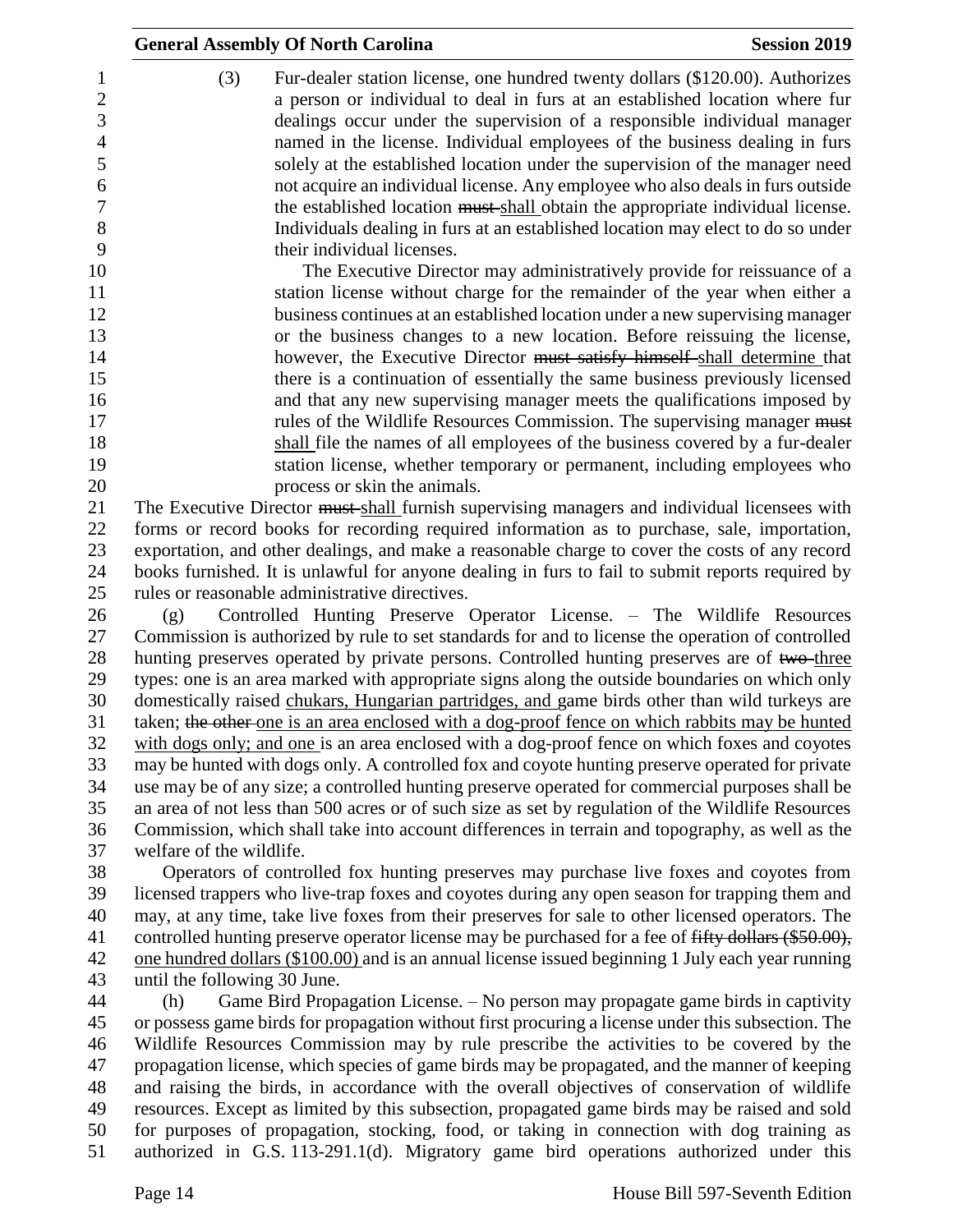### **General Assembly Of North Carolina Session 2019 Session 2019**

 subsection must also comply with any applicable provisions of federal law and rules. The Wildlife Resources Commission may impose requirements as to shipping, marking packages, banding, tagging, or wrapping the propagated birds and other restrictions designed to reduce the change of illicit game birds being disposed of under the cover of licensed operations. The Wildlife Resources Commission may make a reasonable charge for any bands, tags, or wrappers furnished propagators. The game bird propagation license is issued by the Wildlife Resources 7 Commission upon payment of a fee of five dollars (\$5.00). ten dollars (\$10.00). It authorizes a person or individual to propagate and sell game birds designated in the license, in accordance with the rules of the Wildlife Resources Commission, except: (1) Wild turkey and ruffed grouse may not be sold for food. (2) Production and sale of pen-raised quail for food purposes is under the exclusive control of the Department of Agriculture and Consumer Services. The Wildlife Resources Commission, however, may regulate the possession, propagation, and transportation of live pen-raised quail. … 16 (k) Taxidermy License. – Any individual who engages in taxidermy taxidermy, including the tanning of hides, involving wildlife for any compensation, including reimbursement for the cost of materials, must first procure a taxidermy license. This license is an annual license issued by the Wildlife Resources Commission for ten dollars (\$10.00). The Wildlife Resources Commission must require a licensee to keep records concerning any wildlife taken or possessed by him; to keep records of the names and addresses of persons bringing him wildlife, the names and addresses of persons taking the wildlife if different, and other information concerning the origin of the wildlife; to inspect any applicable licenses or permits pertaining to the taking and possession of wildlife brought to him; to restrict him to taxidermy upon lawfully acquired 25 wildlife; and to keep other pertinent records. fifty dollars (\$50.00). In addition to a taxidermy license, license holders engaging in taxidermy of any species of the family Cervidae must also obtain a taxidermy cervid certification issued by the Wildlife Resources Commission for five dollars (\$5.00), the proceeds of which shall be used to fund the Cervid Health Cooperator Program and for other chronic wasting disease surveillance. The Wildlife Resources Commission is authorized by rule to set standards and reporting requirements for taxidermy licenses and certifications. No taxidermist subject to license requirements may sell any game or game fish in which he deals except that a taxidermist may acquire a valid possessory lien upon game or game fish under the terms of Chapter 44A of the General Statutes and, with a trophy sale permit from 34 the Executive Director, Wildlife Resources Commission, may sell the game or game fish under the procedure authorized in Chapter 44A. Wildlife acquired by a taxidermist is deemed "personal property" for the purposes of Chapter 44A. (*l*) Wildlife Control Agent License. – Any individual who engages in wildlife damage control or wildlife removal activities, including bat eviction, for compensation, including reimbursement for the cost of materials, shall first procure a wildlife control agent license. This is an annual license issued by the Wildlife Resources Commission for fifty dollars (\$50.00). This license shall not be required for licensed trappers taking wild animals during the established trapping season for that species. The Wildlife Resources Commission is authorized by rule to set standards for and to license wildlife control agents. (m) Alligator Control Agent Certification. – In addition to the wildlife control agent license, any individual who engages in alligator damage control or removal activities for compensation, including reimbursement for the cost of materials, shall first procure an alligator control agent certification. This is an annual certification issued by the Wildlife Resources Commission for twenty-five dollars (\$25.00). The Wildlife Resources Commission is authorized by rule to set standards for and to certify alligator control agents. This certification does not include privileges conveyed with an endangered species permit. The endangered species permit shall be obtained prior to conducting activities under the authorization of this certification."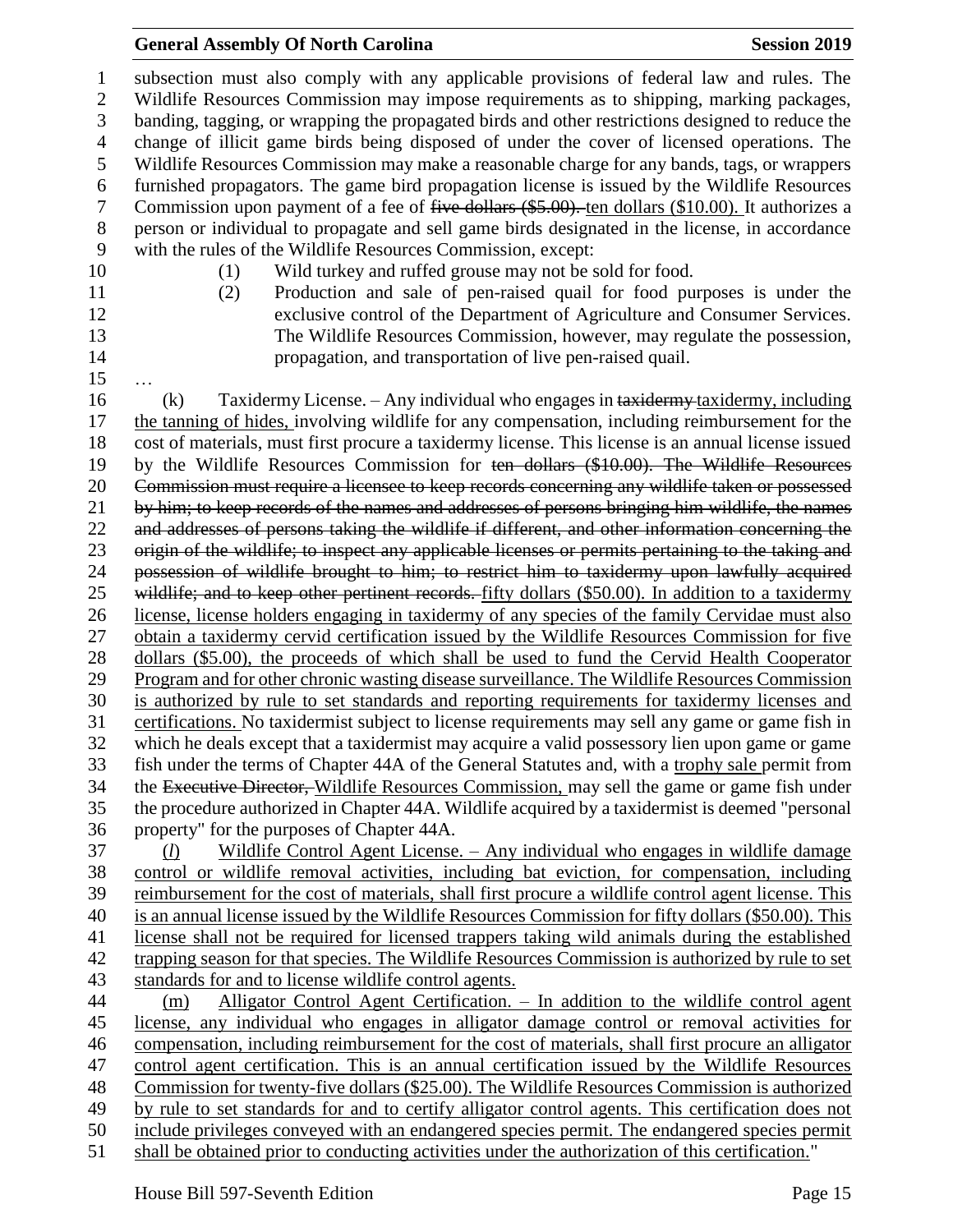|                  |                                                                                                         | <b>General Assembly Of North Carolina</b>                                                           | <b>Session 2019</b> |
|------------------|---------------------------------------------------------------------------------------------------------|-----------------------------------------------------------------------------------------------------|---------------------|
| $\mathbf{1}$     |                                                                                                         | <b>SECTION 6.(m)</b> G.S. 113-274 reads as rewritten:                                               |                     |
| $\overline{2}$   | "§ 113-274. Permits.                                                                                    |                                                                                                     |                     |
| 3                | (a)                                                                                                     | As used in this Article, the word "permit" refers to a written authorization issued                 |                     |
| $\overline{4}$   |                                                                                                         | without charge by an employee or agent of the Wildlife Resources Commission to an individual        |                     |
| 5                |                                                                                                         | or a person-to conduct some activity over which the Wildlife Resources Commission has               |                     |
| 6                |                                                                                                         | jurisdiction. Unless otherwise specified, permits are issued at no cost. When a more limited        |                     |
| $\boldsymbol{7}$ |                                                                                                         | duration period is not set by the Executive Director, permits are valid through December 31 in      |                     |
| $8\,$            |                                                                                                         | any calendar year. When sale of wildlife resources is permitted, rules or the directives of the     |                     |
| 9                |                                                                                                         | Executive Director may require the retention of invoices or copies of invoices in lieu of a permit. |                     |
| 10               | (b)                                                                                                     | Except as otherwise specifically provided, no one may engage in any activity for                    |                     |
| 11               |                                                                                                         | which a permit is required without having first procured a current and valid permit.                |                     |
| 12               | (c)                                                                                                     | The Wildlife Resources Commission may issue the following permits:                                  |                     |
| 13               |                                                                                                         |                                                                                                     |                     |
| 14               | (1c)                                                                                                    | Possession Permit. Permit $-$ (\$10.00). Authorizes the possession of dead                          |                     |
| 15               |                                                                                                         | wildlife or other wildlife resources lawfully acquired. The Wildlife Resources                      |                     |
| 16               |                                                                                                         | Commission may by rule implement the issuance and supervision of this                               |                     |
| 17               |                                                                                                         |                                                                                                     |                     |
|                  |                                                                                                         | permit, in accordance with governing laws and rules respecting the possession                       |                     |
| 18               |                                                                                                         | of wildlife. Any substantial deviation from reasonable requirements imposed                         |                     |
| 19               |                                                                                                         | by rule or administratively under the authority of this section renders the                         |                     |
| 20               |                                                                                                         | possession of the wildlife unlawful.                                                                |                     |
| 21               |                                                                                                         |                                                                                                     |                     |
| 22               | (3)                                                                                                     | Exportation or Importation Permit. Permit $-$ (\$10.00). Authorizes the                             |                     |
| 23               |                                                                                                         | exportation or importation of wildlife resources from or into the State or from                     |                     |
| 24               |                                                                                                         | county to county. The Wildlife Resources Commission may by rule                                     |                     |
| 25               |                                                                                                         | implement the issuance and supervision of this permit, in accordance with                           |                     |
| 26               |                                                                                                         | governing laws and rules respecting the exportation and importation of                              |                     |
| 27               |                                                                                                         | wildlife resources. Any substantial deviation from reasonable requirements                          |                     |
| 28               |                                                                                                         | imposed by rule or administratively under the authority of this section renders                     |                     |
| 29               |                                                                                                         | the importation or exportation of the wildlife resources unlawful.                                  |                     |
| 30               | (3a)                                                                                                    | Trophy Wildlife Sale Permit. Permit $-$ (\$10.00). Authorizes the owner of                          |                     |
| 31               |                                                                                                         | lawfully taken and possessed dead wildlife specimens or their parts that are                        |                     |
| 32               |                                                                                                         | mounted, stuffed, or otherwise permanently preserved to sell identified                             |                     |
| 33               |                                                                                                         | individual specimens that may lawfully be sold under applicable laws and                            |                     |
| 34               |                                                                                                         | rules.                                                                                              |                     |
| 35               |                                                                                                         |                                                                                                     |                     |
| 36               | (3d)                                                                                                    | Endangered Species Permit $-(\$10.00)$ . Authorizes the collection, possession,                     |                     |
| 37               |                                                                                                         | or survey of endangered species. The Wildlife Resources Commission may                              |                     |
| 38               |                                                                                                         | by rule set standards and requirements for this permit. The Wildlife Resources                      |                     |
| 39               |                                                                                                         | Commission may enact rules utilizing replacement costs of wildlife resources                        |                     |
| 40               |                                                                                                         | to offset the impact of collection, possession, or survey activities.                               |                     |
| 41               | (3e)                                                                                                    | Field Trial Permit $-$ (\$10.00). Authorizes an individual to hold a                                |                     |
| 42               |                                                                                                         | Commission-sanctioned field trial for dogs in accordance with governing laws                        |                     |
| 43               |                                                                                                         | and rules adopted and implemented by the Wildlife Resources Commission.                             |                     |
| 44               | $\ldots$ "                                                                                              |                                                                                                     |                     |
| 45               |                                                                                                         | <b>SECTION 6.(n)</b> G.S. 113-275 reads as rewritten:                                               |                     |
| 46               |                                                                                                         | "§ 113-275. General provisions respecting licenses and permits.                                     |                     |
| 47               | (a)                                                                                                     | The Wildlife Resources Commission is authorized to make agreements with other                       |                     |
| 48               |                                                                                                         | jurisdictions as to reciprocal honoring of licenses in the best interests of the conservation of    |                     |
| 49               | wildlife resources.                                                                                     |                                                                                                     |                     |
| 50               | Notwithstanding the fees specified for nonresident individuals by G.S. 113-270.2,<br>$\left( a1\right)$ |                                                                                                     |                     |
| 51               |                                                                                                         | 113-270.3, 113-270.4, 113-270.5, 113-271, 113-272, 113-272.2, and 113-273, 113-273, or              |                     |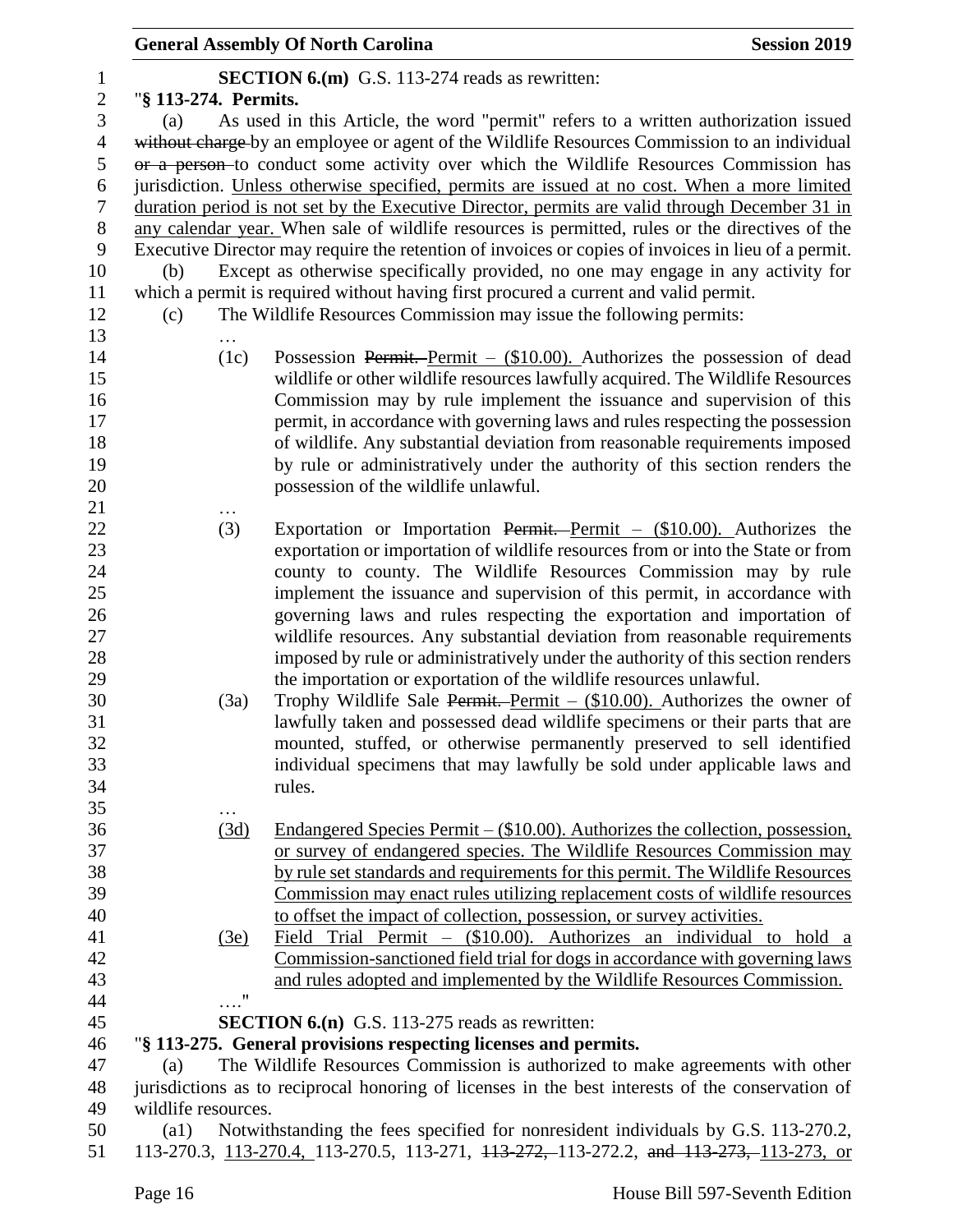|                | <b>General Assembly Of North Carolina</b>                                                                                                                                                            | <b>Session 2019</b> |
|----------------|------------------------------------------------------------------------------------------------------------------------------------------------------------------------------------------------------|---------------------|
| $\mathbf{1}$   | Wildlife Resources Commission rules, if the Wildlife Resources Commission finds that a state                                                                                                         |                     |
| $\mathbf{2}$   | has a nonresident license fee related to wildlife resources that exceeds the fee for a comparable                                                                                                    |                     |
| 3              | nonresident license in North Carolina, the Wildlife Resources Commission may, by resolution in                                                                                                       |                     |
| $\overline{4}$ | official session, increase the nonresident license fee applicable to citizens of that state to an                                                                                                    |                     |
| 5              | amount equal to the fee a North Carolina resident is required to pay in that state.                                                                                                                  |                     |
| 6              | The action of the Wildlife Resources Commission to increase a fee pursuant to this subsection                                                                                                        |                     |
| $\tau$         | is not subject to the provisions of Article 2A of Chapter 150B of the General Statutes. The action                                                                                                   |                     |
| $8\,$          | of the Wildlife Resources Commission to increase a fee pursuant to this subsection becomes                                                                                                           |                     |
| 9              | effective on the date specified by the Wildlife Resources Commission.                                                                                                                                |                     |
| 10             | .                                                                                                                                                                                                    |                     |
| 11             | (k)<br>A person may use a bow and arrow to take nongame fish in inland and joint fishing                                                                                                             |                     |
| 12             | waters subject to any applicable rule of the Wildlife Resources Commission regarding seasons,                                                                                                        |                     |
| 13             | creel limits, type of weapon or subsidiary gear, or any other restriction necessary for the                                                                                                          |                     |
| 14<br>15       | conservation of wildlife under the authority of the following licenses:<br>All of the combination hunting and fishing licenses issued pursuant to<br>(1)                                             |                     |
| 16             | G.S. 113-270.1C;                                                                                                                                                                                     |                     |
| 17             | All of the sportsman licenses issued pursuant to G.S. 113-270.1D;<br>(2)                                                                                                                             |                     |
| 18             | The hunting licenses issued pursuant to G.S. 113- $270.2(c)(1)$ , (2), (3), (5),<br>(3)                                                                                                              |                     |
| 19             | and $(6)$ ;                                                                                                                                                                                          |                     |
| 20             | The hook-and-line fishing licenses issued pursuant to $G.S. 113-271(d)(1),(2),$<br>(4)                                                                                                               |                     |
| 21             | G.S. 113-271(d)(2), (3), (4), (5), (6), (8), and (9); and                                                                                                                                            |                     |
| 22             | All of the special device fishing licenses issued pursuant to G.S. 113-272.2."<br>(5)                                                                                                                |                     |
| 23             | <b>SECTION 6.(0)</b> G.S. 113-276 reads as rewritten:                                                                                                                                                |                     |
| 24             | "§ 113-276. Exemptions and exceptions to license and permit requirements.                                                                                                                            |                     |
| 25             |                                                                                                                                                                                                      |                     |
| 26             | Except as otherwise provided in this Subchapter, individuals under 16 years of age<br>(d)                                                                                                            |                     |
| 27             | are exempt from the hunting and trapping license requirements of G.S. 113-270.1B(a) and                                                                                                              |                     |
| 28             | G.S. 113-270.3(a), G.S. 113-270.3, except that such individuals are not exempt from the                                                                                                              |                     |
| 29             | American alligator licenses established in G.S. 113-270.3(b)(6) and G.S. 113-270.3(b)(7), elk                                                                                                        |                     |
| 30             | licenses established in G.S. $113-270.3(b)(8)$ and G.S. $113-270.3(b)(9)$ , and the falconry license                                                                                                 |                     |
| 31<br>32       | described in G.S. 113-270.3(b)(4). Individuals under 16 may hunt under this exemption, provided<br>that the hunter is accompanied by an adult of at least 18 years of age who is licensed to hunt in |                     |
| 33             | this State. For purposes of this section, "accompanied" means that the licensed adult maintains a                                                                                                    |                     |
| 34             | proximity that enables the adult to monitor the activities of the hunter by remaining within sight                                                                                                   |                     |
| 35             | and hearing distance at all times without use of electronic devices. Upon successfully obtaining                                                                                                     |                     |
| 36             | the hunter education certificate of competency required by G.S. $113-270.1A(a)$ , a hunter may                                                                                                       |                     |
| 37             | hunt under the license exemption until age 16 without adult accompaniment. Individuals under                                                                                                         |                     |
| 38             | 16 years of age are exempt from the fishing license requirements of G.S. 113-270.1B(a),                                                                                                              |                     |
| 39             | 113-272, and 113-271.                                                                                                                                                                                |                     |
| 40             | .                                                                                                                                                                                                    |                     |
| 41             | (l2)<br>A resident of this State who is a member of the Armed Forces of the United States                                                                                                            |                     |
| 42             | serving outside the State, or who is serving on full-time active military duty outside the State in                                                                                                  |                     |
| 43             | a reserve component of the Armed Forces of the United States as defined in 10 U.S.C. 10101, is                                                                                                       |                     |
| 44             | exempt from the hunting and fishing license requirements of G.S. 113-270.1B,                                                                                                                         |                     |

 G.S. 113-270.3(b)(1), G.S. 113-270.3(b)(3), G.S. 113-270.3(b)(5), G.S. 113-271, G.S. 113-272, G.S. 113-272.2(c)(1), and the Coastal Recreational Fishing License requirements of G.S. 113-174.2 while that person is on leave in this State for 30 days or less. In order to qualify for the exemption provided under this subsection, the person shall have on his or her person at all times during the hunting or fishing activity the person's military identification card and a copy of the official document issued by the person's service unit confirming that the person is on

authorized leave from a duty station outside this State.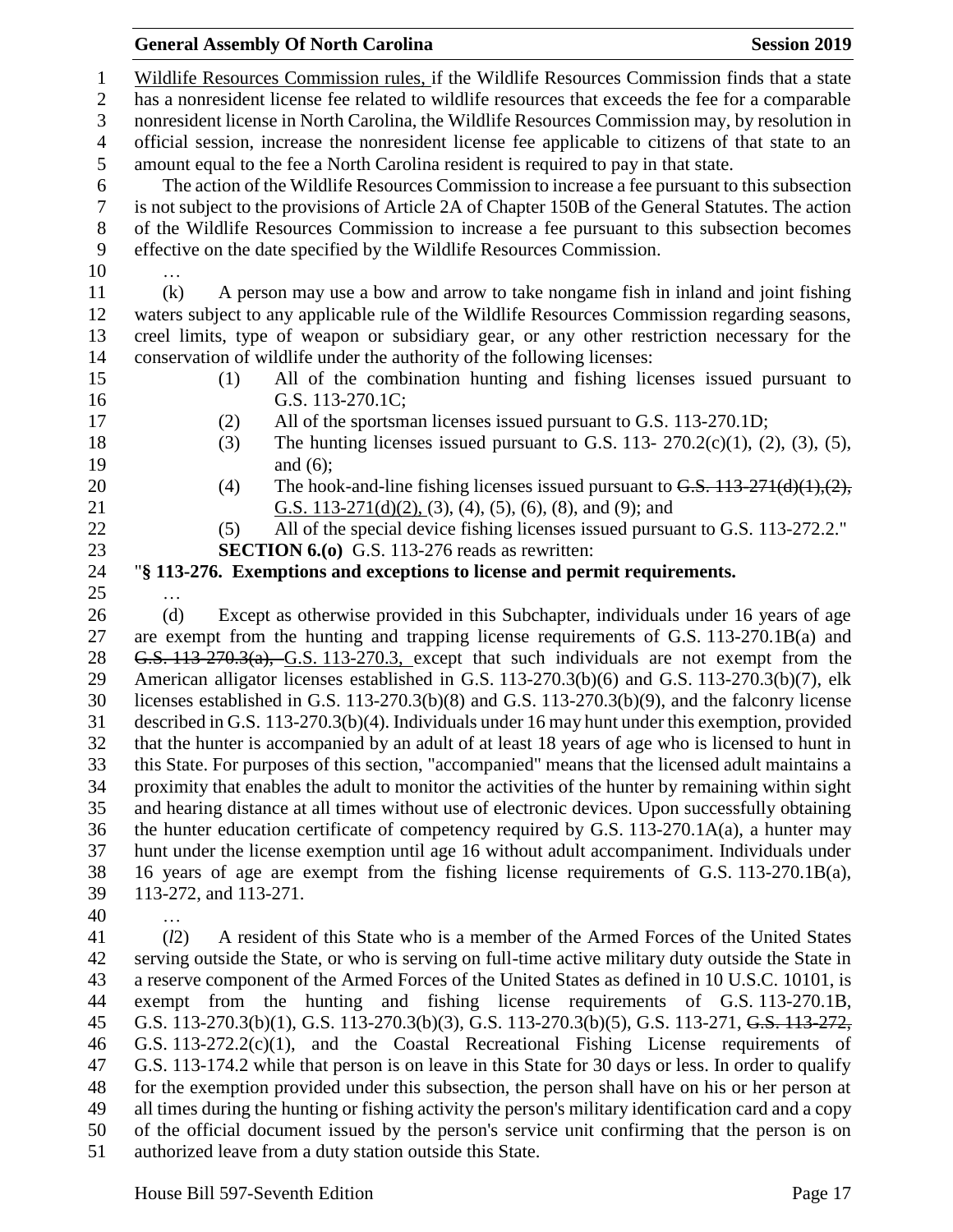A person exempted from licensing requirements under this subsection is responsible for complying with any reporting requirements prescribed by rule of the Wildlife Resources Commission, complying with the hunter education requirements of G.S. 113-270.1A, purchasing any federal migratory waterfowl stamps as a result of waterfowl hunting activity, and complying with any other requirements that the holder of a North Carolina license is subject to.

 (m) The fourth day of July of each year is declared a free fishing day to promote the sport of fishing and no hook-and-line fishing license is required to fish in any of the public waters of the State on that day. All other laws and rules pertaining to hook-and-line fishing apply.

 (n) The Wildlife Resources Commission may adopt rules to exempt individuals from the hunting and fishing license requirements of G.S. 113-270.1B, 113-270.3(b)(1), 113-270.3(b)(1a), 113-270.3(b)(1b), 113-270.3(b)(2), 113-270.3(b)(3), 113-270.3(b)(5), 12 113-271,  $\overline{113-272}$ , and  $\overline{113-272}$ .  $\overline{2}(c)(1)$  who participate in organized hunting and fishing events for the specified time and place of the event when the purpose of the event is consistent with the conservation objectives of the Commission. A person exempted from licensing requirements under this subsection is responsible for complying with any reporting requirements prescribed by rule of the Wildlife Resources Commission, purchasing any federal migratory waterfowl stamps as a result of waterfowl hunting activity, and complying with any other requirements that the holder of a North Carolina license is subject to. Those exempted persons shall comply with the hunter safety requirements of G.S. 113-270.1A or shall be accompanied by a properly licensed adult who maintains a proximity to the license exempt individual which enables the adult to monitor the activities of, and communicate with, the individual at all times."

# **SECTION 6.(p)** G.S. 113-276.1 reads as rewritten:

## "**§ 113-276.1. Regulatory authority of Wildlife Resources Commission as to license requirements and exemptions.**

 In its discretion and in accordance with the best interests of the conservation of wildlife resources, the Wildlife Resources Commission may implement the provisions of this Article with rules that:

- 
- 28 (1) [Reserved.]
- (2) Regulate license requirements and exemptions applying to the taking of wildlife on particular waters forming or lying across a county boundary where there may be confusion as to the location of the boundary, hardship imposed as to the location of the boundary, or difficulty of administering or enforcing the law with respect to the actual boundary location.
- (3) Require persons subject to license requirements, and persons exempt from license requirements, to carry, display, or produce identification that may be necessary to substantiate the person's entitlement to a particular license or to a particular exemption from license requirements.
- (4) Require individuals aboard vessels or carrying weapons or other gear that may be used to take wildlife resources, and in an area at a time wildlife resources may be taken, to exhibit identification that includes the individual's name and current address. More than one piece of identification, including a vehicle driver license, may be required to be exhibited, if available.
- (5) Implement a system of tagging and reporting fur-bearing animals and big game. Upon the implementation of a tagging system for any species of fur-bearing animal, the Wildlife Resources Commission may charge a reasonable fee to defray its costs, not to exceed two dollars twenty-five cents (\$2.25) per tag, costs for each tag furnished. The price of the big game hunting license includes the cost of big game tags."
- **SECTION 6.(q)** G.S. 113-276.2 reads as rewritten: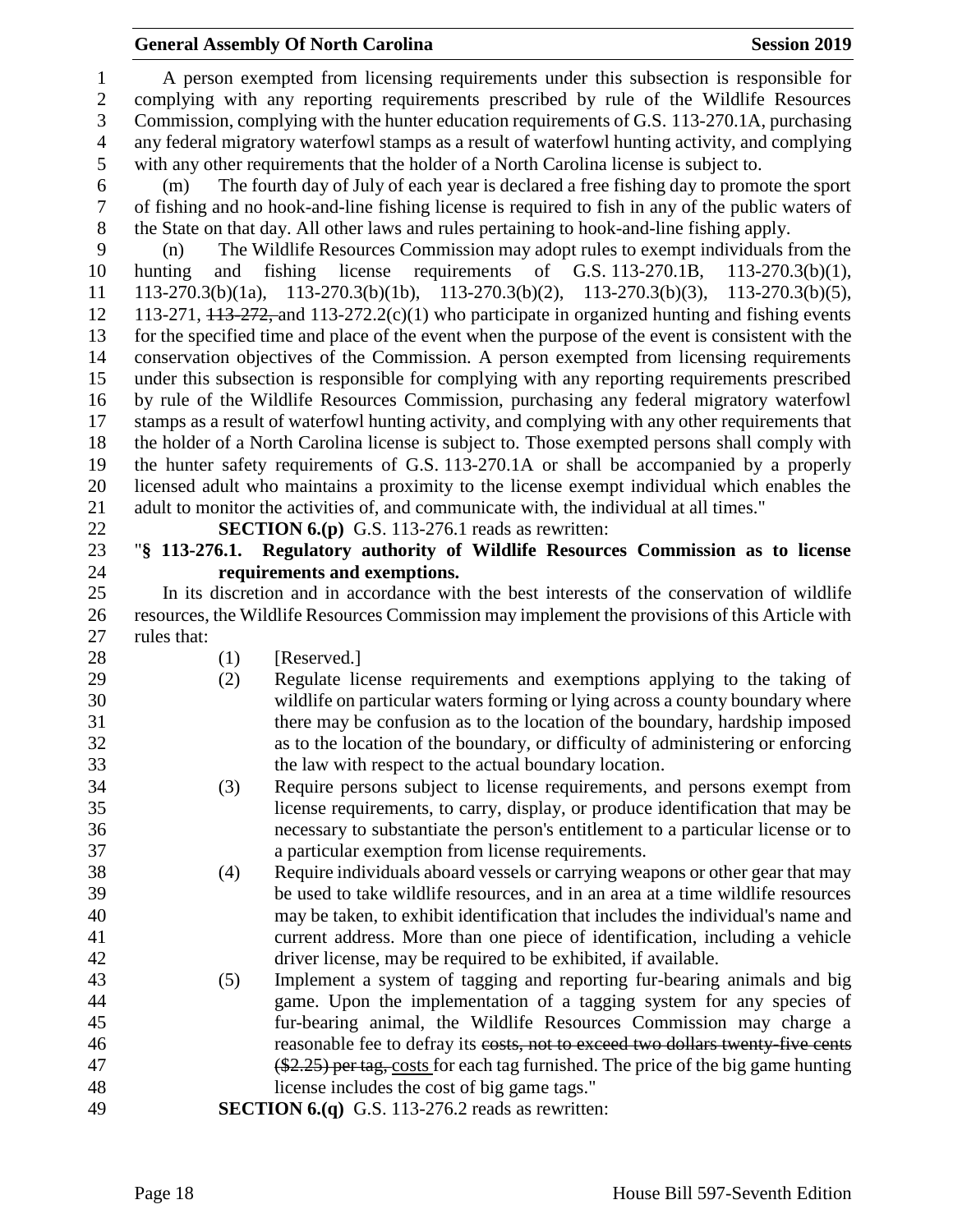|                 |      | <b>General Assembly Of North Carolina</b>                                                                                                                     | <b>Session 2019</b>         |
|-----------------|------|---------------------------------------------------------------------------------------------------------------------------------------------------------------|-----------------------------|
|                 |      | "§ 113-276.2. Licensees and permittees subject to administrative control; refusal to issue                                                                    |                             |
|                 |      | or reissue, suspension, and revocation of their licenses and permits; court orders                                                                            |                             |
|                 |      | of suspension.                                                                                                                                                |                             |
| (a)             |      | This section applies to the administrative control of:                                                                                                        |                             |
|                 | (1)  | Persons, other than individual hunters and fishermen taking wildlife as                                                                                       |                             |
|                 |      | sportsmen, holding permits under this Article;                                                                                                                |                             |
|                 | (2)  | Individuals holding special device licenses under G.S. $113-272.2(c)(1)$ , $(1a)$ ,                                                                           |                             |
|                 |      | $(2)$ , and $(2a)$ ;                                                                                                                                          |                             |
|                 | (3)  | Individuals holding collection licenses under G.S. 113-272.4;                                                                                                 |                             |
|                 | (4)  | captivity licenses<br>Individuals<br>holding                                                                                                                  | under G.S. 113-272.5<br>and |
|                 |      | G.S. 113-272.6; and                                                                                                                                           |                             |
| 11              | (5)  | Persons holding dealer-licenses under G.S. 113-273.                                                                                                           |                             |
|                 |      |                                                                                                                                                               |                             |
|                 |      | <b>TRAPPER IDENTIFICATION NUMBERS</b>                                                                                                                         |                             |
|                 |      | <b>SECTION 7.</b> G.S. 113-291.6(b) reads as rewritten:                                                                                                       |                             |
| " $(b)$         |      | No one may take wild animals by trapping with any steel-jaw, leghold, or conibear                                                                             |                             |
| trap unless it: |      |                                                                                                                                                               |                             |
|                 | (1)  | Has a jaw spread of not more than seven and one-half inches.                                                                                                  |                             |
|                 | (2)  | Is horizontally offset with closed jaw spread of at least three sixteenths of an                                                                              |                             |
|                 |      | inch for a trap with a jaw spread of more than five and one-half inches. This                                                                                 |                             |
|                 |      | subdivision does not apply if the trap is set in the water with quick-drown type                                                                              |                             |
|                 |      | of set.                                                                                                                                                       |                             |
|                 | (3)  | Is smooth edged and without teeth or spikes.                                                                                                                  |                             |
|                 | (4)  | Has a weather-resistant permanent tag attached legibly giving the trapper's                                                                                   |                             |
|                 |      | name and address-address or the trapper's trapper identification number                                                                                       |                             |
|                 |      | provided by the Wildlife Resources Commission and the Wildlife Resources                                                                                      |                             |
|                 |      | <u>Commission's telephone number to report wildlife violations. If a trapper</u><br>places a trap on the property of another that gives the trapper's trapper |                             |
|                 |      | identification number instead of the trapper's name and address, the Wildlife                                                                                 |                             |
|                 |      | Resources Commission shall disclose the identity of the trapper to the                                                                                        |                             |
|                 |      | landowner upon the landowner's request.                                                                                                                       |                             |
|                 |      | A steel-jaw or leghold trap set on dry land with solid anchor may not have a trap chain longer                                                                |                             |
|                 |      | than eight inches from trap to anchor unless fitted with a shock-absorbing device approved by                                                                 |                             |
|                 |      | the Wildlife Resources Commission."                                                                                                                           |                             |
|                 |      |                                                                                                                                                               |                             |
|                 |      | <b>ENFORCEMENT AUTHORITY FOR WRC INSPECTORS AND PROTECTORS</b>                                                                                                |                             |
|                 |      | <b>SECTION 8.(a)</b> G.S. 106-202.15 reads as rewritten:                                                                                                      |                             |
|                 |      | "§ 106-202.15. Powers and duties of the Board.                                                                                                                |                             |
|                 |      | The Board shall have all of the following powers and duties:                                                                                                  |                             |
|                 |      |                                                                                                                                                               |                             |
|                 | (10) | To cooperate or enter into formal agreements with any agency of this State or                                                                                 |                             |
|                 |      | of any other state or of the federal government for the purpose of enforcing<br>any of the provisions of this Article.                                        |                             |
|                 | . "  |                                                                                                                                                               |                             |
|                 |      | <b>SECTION 8.(b)</b> G.S. 113-136 reads as rewritten:                                                                                                         |                             |
|                 |      | "§ 113-136. Enforcement authority of inspectors and protectors; refusal to obey or allow                                                                      |                             |
|                 |      | inspection by inspectors and protectors.                                                                                                                      |                             |
| (a)             |      | Inspectors and protectors are granted the powers of peace officers anywhere in this                                                                           |                             |
|                 |      | State, and beyond its boundaries to the extent provided by law, in enforcing all matters within                                                               |                             |
|                 |      |                                                                                                                                                               |                             |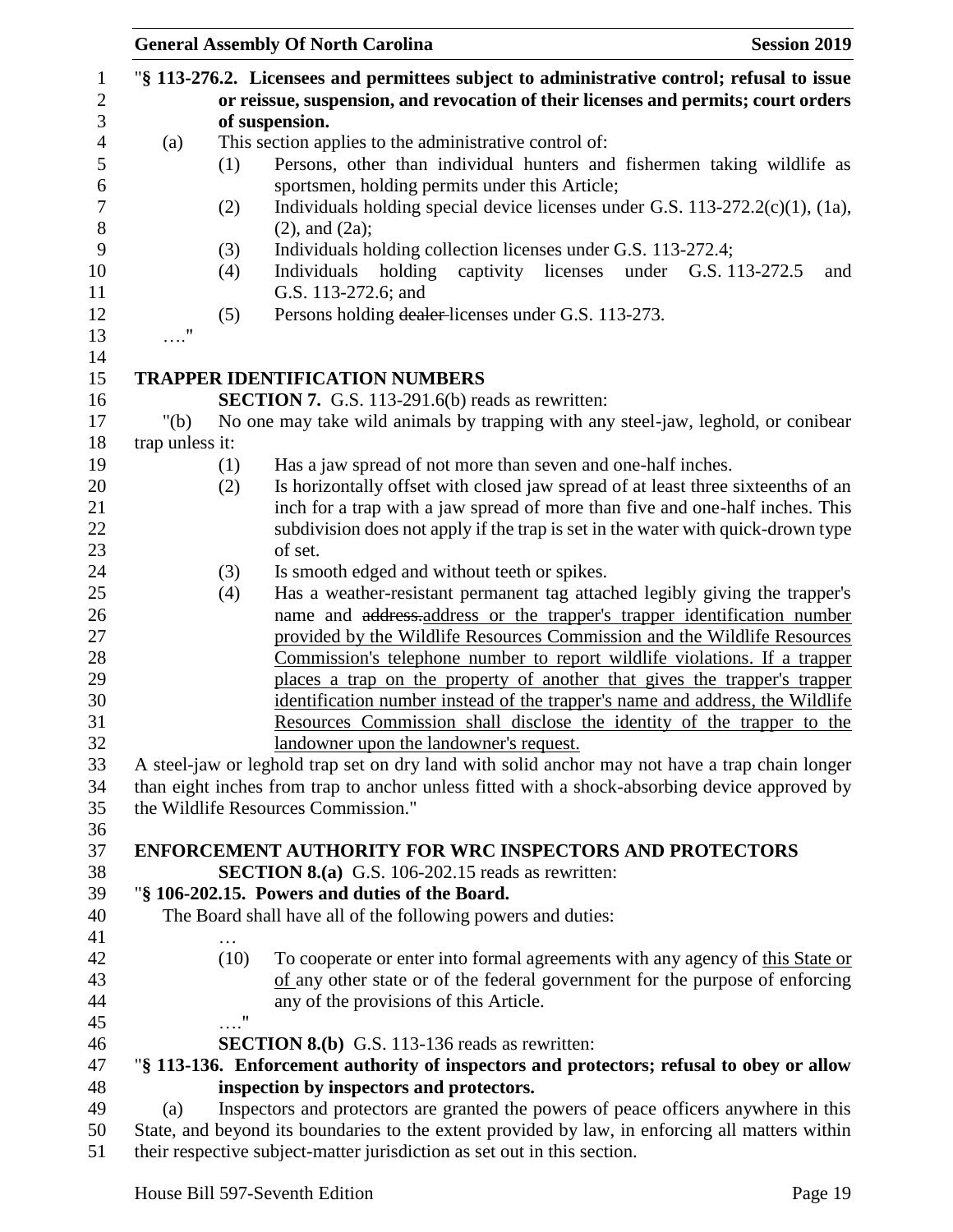|                                                                    |                                   | <b>General Assembly Of North Carolina</b>                                                                                                                                                                                                                                                                                                                                                    | <b>Session 2019</b> |
|--------------------------------------------------------------------|-----------------------------------|----------------------------------------------------------------------------------------------------------------------------------------------------------------------------------------------------------------------------------------------------------------------------------------------------------------------------------------------------------------------------------------------|---------------------|
| $\mathbf{1}$<br>$\overline{2}$<br>$\mathfrak{Z}$<br>$\overline{4}$ | (b)                               | The jurisdiction of inspectors extends to all matters within the jurisdiction of the<br>Department set out in this Subchapter, Part 5D of Article 7 of Chapter 143B of the General<br>Statutes, Article 5 of Chapter 76 of the General Statutes, and Article 2 of Chapter 77 of the<br>General Statutes, and to all other matters within the jurisdiction of the Department which it directs |                     |
| 5                                                                  |                                   | inspectors to enforce. In addition, inspectors have jurisdiction over all offenses involving                                                                                                                                                                                                                                                                                                 |                     |
| 6                                                                  |                                   | property of or leased to or managed by the Department in connection with the conservation of                                                                                                                                                                                                                                                                                                 |                     |
| $\boldsymbol{7}$                                                   | marine and estuarine resources.   |                                                                                                                                                                                                                                                                                                                                                                                              |                     |
| $8\,$<br>9                                                         | (c)                               | The jurisdiction of protectors extends to all matters within the jurisdiction of the<br>Wildlife Resources Commission, whether set out in this Chapter, Chapter 75A, Chapter 143,                                                                                                                                                                                                            |                     |
| 10                                                                 |                                   | Chapter 143B, or elsewhere. The Wildlife Resources Commission is specifically granted                                                                                                                                                                                                                                                                                                        |                     |
| 11                                                                 | jurisdiction over all aspects of: |                                                                                                                                                                                                                                                                                                                                                                                              |                     |
| 12                                                                 | (1)                               | Boating and water safety;                                                                                                                                                                                                                                                                                                                                                                    |                     |
| 13                                                                 | (2)                               | Hunting and trapping;                                                                                                                                                                                                                                                                                                                                                                        |                     |
| 14                                                                 | (3)                               | Fishing, exclusive of fishing under the jurisdiction of the Marine Fisheries                                                                                                                                                                                                                                                                                                                 |                     |
| 15                                                                 |                                   | Commission; and                                                                                                                                                                                                                                                                                                                                                                              |                     |
| 16                                                                 | (4)                               | Activities in woodlands and on inland waters governed by G.S. 106-908 to                                                                                                                                                                                                                                                                                                                     |                     |
| 17                                                                 |                                   | G.S. 106-910.                                                                                                                                                                                                                                                                                                                                                                                |                     |
| 18                                                                 |                                   | In addition, protectors have jurisdiction over all offenses involving property of or leased by the                                                                                                                                                                                                                                                                                           |                     |
| 19                                                                 |                                   | Wildlife Resources Commission or occurring on wildlife refuges, game lands, or boating and                                                                                                                                                                                                                                                                                                   |                     |
| 20                                                                 |                                   | fishing access areas managed by the Wildlife Resources Commission. The authority of protectors                                                                                                                                                                                                                                                                                               |                     |
| 21                                                                 |                                   | over offenses on public hunting grounds is governed by the jurisdiction granted the Commission                                                                                                                                                                                                                                                                                               |                     |
| 22                                                                 | in G.S. $113-264(c)$ .            |                                                                                                                                                                                                                                                                                                                                                                                              |                     |
| 23                                                                 | (c1)                              | Inspectors and protectors have jurisdiction to enforce the provisions of Article 19B of                                                                                                                                                                                                                                                                                                      |                     |
| 24                                                                 |                                   | Chapter 106 of the General Statutes pursuant to and within the parameters of a formal agreement                                                                                                                                                                                                                                                                                              |                     |
| 25                                                                 |                                   | entered into under G.S. 106-202.15(10).                                                                                                                                                                                                                                                                                                                                                      |                     |
| 26                                                                 | $\ldots$ "                        |                                                                                                                                                                                                                                                                                                                                                                                              |                     |
| 27                                                                 |                                   |                                                                                                                                                                                                                                                                                                                                                                                              |                     |
| 28                                                                 |                                   | <b>BEAVER MANAGEMENT ASSISTANCE PROGRAM CHANGES</b>                                                                                                                                                                                                                                                                                                                                          |                     |
| 29                                                                 |                                   | <b>SECTION 9.</b> G.S. 113-291.10 reads as rewritten:                                                                                                                                                                                                                                                                                                                                        |                     |
| 30                                                                 |                                   | "§ 113-291.10. Beaver Damage Control Advisory Board.                                                                                                                                                                                                                                                                                                                                         |                     |
| 31                                                                 | (a)                               | There is established the Beaver Damage Control Advisory Board. The Board shall                                                                                                                                                                                                                                                                                                               |                     |
| 32                                                                 |                                   | consist of nine members, as follows:                                                                                                                                                                                                                                                                                                                                                         |                     |
| 33                                                                 | (1)                               | The Executive Director of the North Carolina Wildlife Resources                                                                                                                                                                                                                                                                                                                              |                     |
| 34                                                                 |                                   | Commission, or his designee, who shall serve as chair;                                                                                                                                                                                                                                                                                                                                       |                     |
| 35                                                                 | (2)                               | The Commissioner of Agriculture, or a designee;                                                                                                                                                                                                                                                                                                                                              |                     |
| 36                                                                 | (3)                               | The Assistant Commissioner of the North Carolina Forest Service of the                                                                                                                                                                                                                                                                                                                       |                     |
| 37                                                                 |                                   | Department of Agriculture and Consumer Services, or a designee;                                                                                                                                                                                                                                                                                                                              |                     |
| 38                                                                 | (4)                               | The Director of the Division of Soil and Water Conservation of the                                                                                                                                                                                                                                                                                                                           |                     |
| 39                                                                 |                                   | Department of Agriculture and Consumer Services, or a designee;                                                                                                                                                                                                                                                                                                                              |                     |
| 40                                                                 | (5)                               | The Director of the North Carolina Cooperative Extension Service, or a                                                                                                                                                                                                                                                                                                                       |                     |
| 41                                                                 |                                   | designee; A representative of the North Carolina Association of County                                                                                                                                                                                                                                                                                                                       |                     |
| 42                                                                 |                                   | Commissioners;                                                                                                                                                                                                                                                                                                                                                                               |                     |
| 43                                                                 | (6)                               | The Secretary of Transportation, or a designee;                                                                                                                                                                                                                                                                                                                                              |                     |
| 44                                                                 | (7)                               | The State Director of the Wildlife Services Division of the Animal and Plant                                                                                                                                                                                                                                                                                                                 |                     |
| 45                                                                 |                                   | Health Inspection Service, U.S. Department of Agriculture, or a designee;                                                                                                                                                                                                                                                                                                                    |                     |
| 46                                                                 | (8)                               | The President of the North Carolina Farm Bureau Federation, Inc., or a                                                                                                                                                                                                                                                                                                                       |                     |
| 47                                                                 |                                   | designee, representing private landowners; and                                                                                                                                                                                                                                                                                                                                               |                     |
| 48                                                                 | (9)                               | A representative of the North Carolina Forestry Association.                                                                                                                                                                                                                                                                                                                                 |                     |
| 49                                                                 | (b)                               | The Beaver Damage Control Advisory Board shall develop a statewide program to                                                                                                                                                                                                                                                                                                                |                     |
| 50                                                                 |                                   | control beaver damage on private and public lands. The Beaver Damage Control Advisory Board                                                                                                                                                                                                                                                                                                  |                     |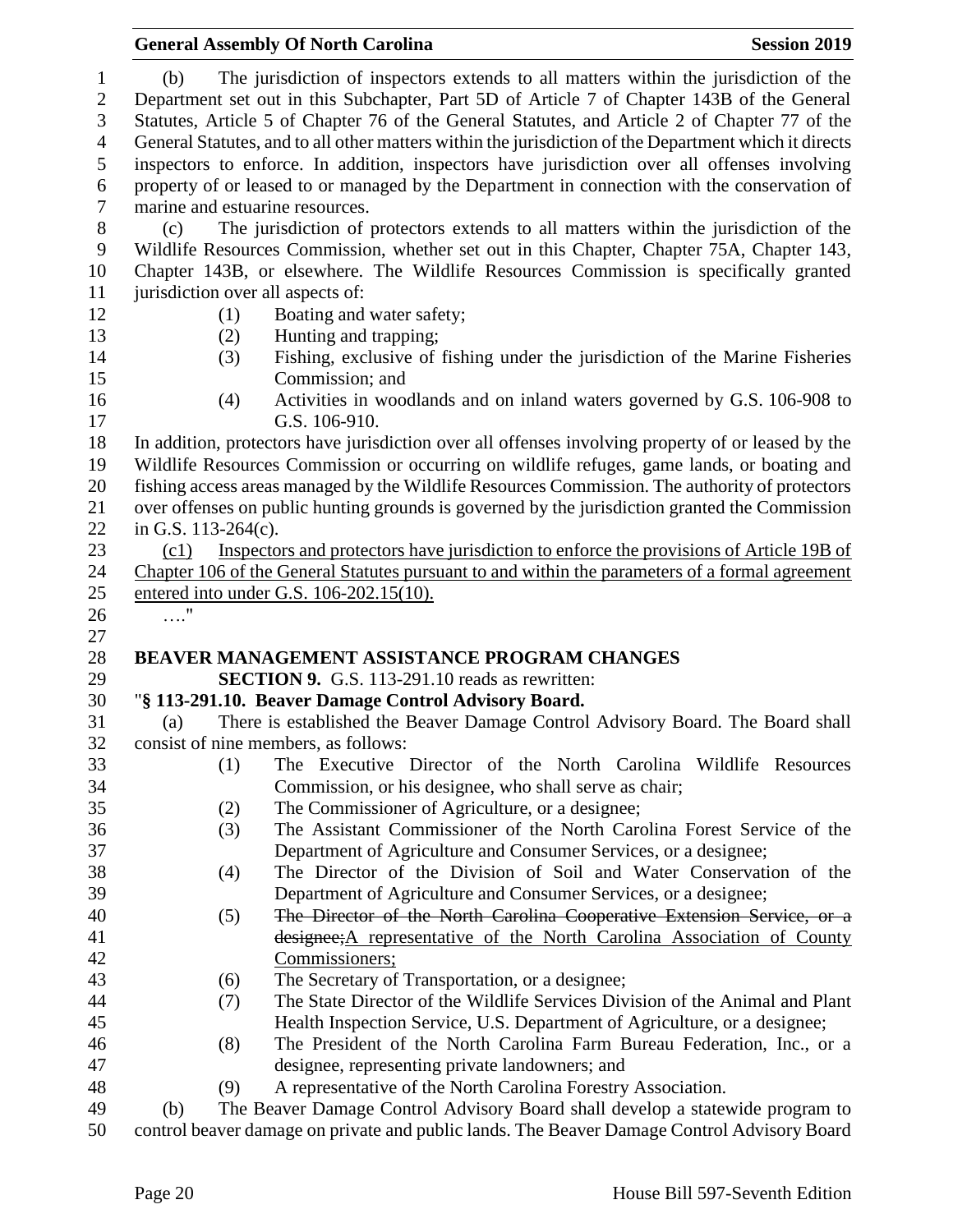|                | <b>General Assembly Of North Carolina</b>                                                                                                                                                       | <b>Session 2019</b> |
|----------------|-------------------------------------------------------------------------------------------------------------------------------------------------------------------------------------------------|---------------------|
| $\mathbf{1}$   | shall act in an advisory capacity to the Wildlife Resources Commission in the implementation of                                                                                                 |                     |
| $\sqrt{2}$     | the program. In developing the program, the Board shall:                                                                                                                                        |                     |
| 3              | Orient the program primarily toward public health and safety and toward<br>(1)                                                                                                                  |                     |
| $\overline{4}$ | landowner assistance, providing some relief to landowners through beaver                                                                                                                        |                     |
| $\mathfrak s$  | control and management rather than eradication;                                                                                                                                                 |                     |
| 6              | (2)<br>Develop a priority system for responding to complaints about beaver damage;                                                                                                              |                     |
| $\tau$         | Develop a system for documenting all activities associated with beaver<br>(3)                                                                                                                   |                     |
| $8\,$          | damage control, so as to facilitate evaluation of the program;                                                                                                                                  |                     |
| 9              | Provide educational activities as a part of the program, such as printed<br>(4)                                                                                                                 |                     |
| 10             | materials, on-site instructions, and local workshops; and                                                                                                                                       |                     |
| 11             | Provide for the hiring of personnel necessary to implement beaver damage<br>(5)                                                                                                                 |                     |
| 12             | control activities, administer the program, and set salaries of personnel.                                                                                                                      |                     |
| 13             | No later than March 15 December 1 of each year, the Board shall issue a report to the Wildlife                                                                                                  |                     |
| 14             | Resources Commission, the Senate and House Appropriations Subcommittees on Natural and                                                                                                          |                     |
| 15             | Economic Resources, and the Fiscal Research Division on the results of the program during the                                                                                                   |                     |
| 16             | preceding year.                                                                                                                                                                                 |                     |
| 17             | The Wildlife Resources Commission shall implement the program, and may enter a<br>(c)                                                                                                           |                     |
| 18             | cooperative agreement with the Wildlife Services Division of the Animal and Plant Health                                                                                                        |                     |
| 19             | Inspection Service, United States Department of Agriculture, to accomplish the program.                                                                                                         |                     |
| 20             | Notwithstanding G.S. 113-291.6(d) or any other law, it is lawful to use snares when<br>(d)                                                                                                      |                     |
| 21             | trapping beaver pursuant to the beaver damage control program developed pursuant to this                                                                                                        |                     |
| 22             | section. The provisions of Chapter 218 of the 1975 Session Laws; Chapter 492 of the 1951                                                                                                        |                     |
| 23             | Session Laws, as amended by Chapter 506 of the 1955 Session Laws; and Chapter 1011 of the                                                                                                       |                     |
| 24             | 1983 Session Laws do not apply to trapping carried out in implementing the beaver damage                                                                                                        |                     |
| 25             | control program developed pursuant to this section.                                                                                                                                             |                     |
| 26             | In case of any conflict between G.S. 113-291.6(a) and G.S. 113-291.6(b) and this<br>(e)                                                                                                         |                     |
| 27             | section, this section prevails.                                                                                                                                                                 |                     |
| 28             | Each county that volunteers wishes to participate in this program for a given State<br>(f)                                                                                                      |                     |
| 29             | fiscal year shall provide written notification of its wish to participate no later than September 30                                                                                            |                     |
| 30             | of that year-May 1 of the preceding fiscal year and shall commit-remit the sum of four-six                                                                                                      |                     |
| 31             | thousand dollars $(*4,000)$ (\$6,000) in local funds no later than September 30 of that year. July                                                                                              |                     |
| 32             | 31 of the fiscal year for which enrollment is sought. Funds, as appropriated for this program each                                                                                              |                     |
| 33             | fiscal year of the biennium, shall be paid from funds available to the Wildlife Resources                                                                                                       |                     |
| 34             | Commission to provide the State share necessary to support this program, provided the sum of at                                                                                                 |                     |
| 35             | least twenty-five thousand dollars (\$25,000) in federal funds is available each fiscal year of the                                                                                             |                     |
| 36             | biennium to provide the federal share."                                                                                                                                                         |                     |
| 37             |                                                                                                                                                                                                 |                     |
| 38             | <b>CHANGES TO REGULATION OF CERTAIN REPTILES</b>                                                                                                                                                |                     |
| 39             | <b>SECTION 10.(a)</b> G.S. 14-417 reads as rewritten:                                                                                                                                           |                     |
| 40             | "§ 14-417. Regulation of ownership or use of venomous reptiles.                                                                                                                                 |                     |
| 41<br>42       | It shall be unlawful for any person to own, possess, use, transport, or traffic in any<br>(a)                                                                                                   |                     |
|                | venomous reptile that is not housed in a sturdy and secure enclosure. Permanent enclosures<br>Enclosures shall be designed to be escape-proof, bite-proof, and have an operable lock. Transport |                     |
| 43<br>44       | containers shall be designed to be escape-proof and bite-proof.                                                                                                                                 |                     |
| 45             | Each enclosure shall be clearly and visibly labeled "Venomous Reptile Inside" with<br>(b)                                                                                                       |                     |
| 46             | scientific name, common name, appropriate antivenin, and owner's identifying information noted                                                                                                  |                     |
| 47             | on the container. A written bite protocol that includes emergency contact information, local                                                                                                    |                     |
| 48             | animal control office, the name and location of suitable antivenin, first aid procedures, and                                                                                                   |                     |
| 49             | treatment guidelines, as well as an escape recovery plan must be within sight of permanent                                                                                                      |                     |
| 50             | housing, and a copy must accompany the transport of any venomous reptile.                                                                                                                       |                     |
|                |                                                                                                                                                                                                 |                     |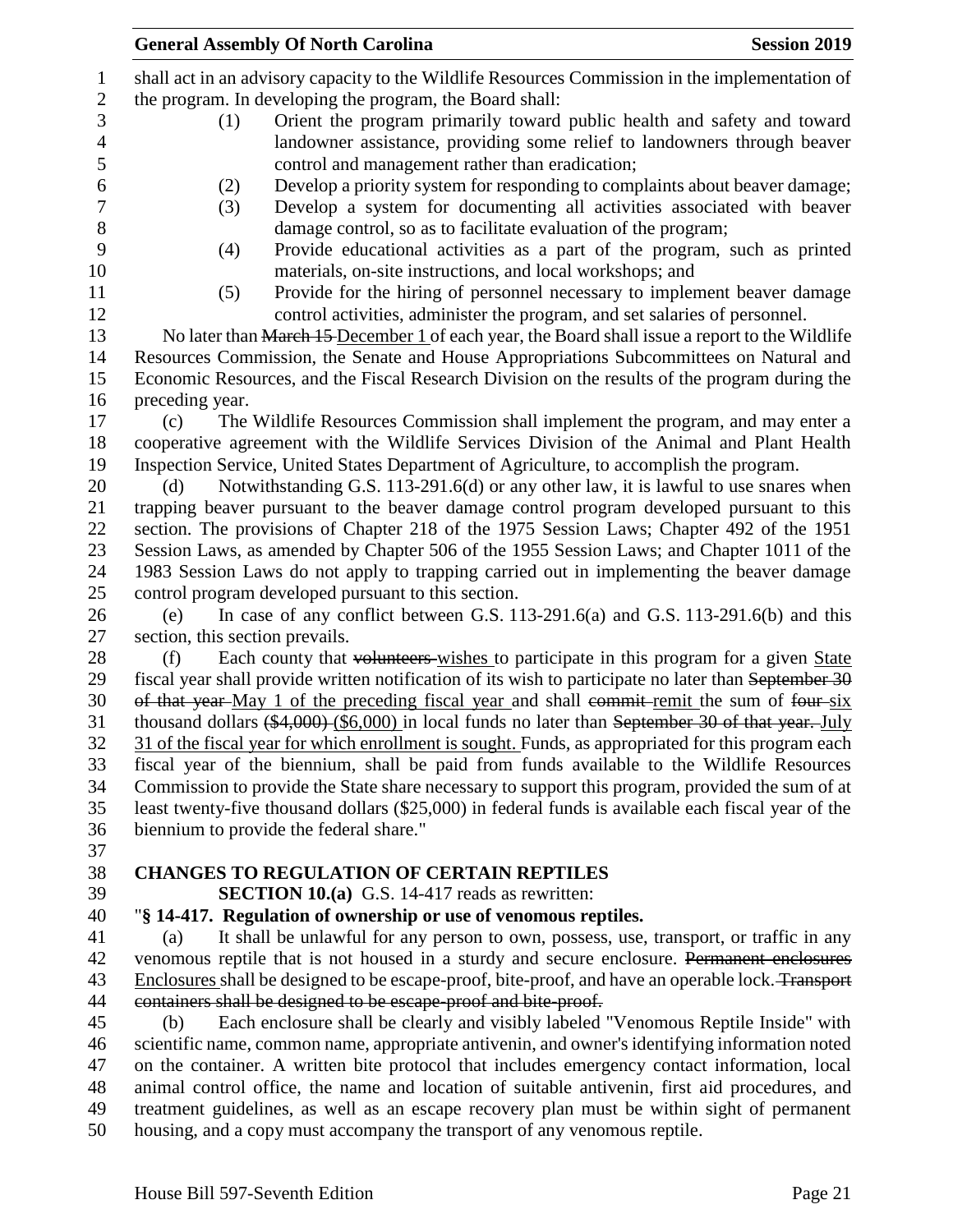|                | <b>General Assembly Of North Carolina</b><br><b>Session 2019</b>                                                                                                                              |
|----------------|-----------------------------------------------------------------------------------------------------------------------------------------------------------------------------------------------|
| 1              | In the event of an escape of a venomous reptile, the owner or possessor of the<br>(c)                                                                                                         |
| $\mathbf{2}$   | venomous reptile shall immediately notify local law enforcement."                                                                                                                             |
| 3              | <b>SECTION 10.(b)</b> G.S. 14-417.1 reads as rewritten:                                                                                                                                       |
| $\overline{4}$ | "§ 14-417.1. Regulation of ownership or use of large constricting snakes.                                                                                                                     |
| 5              | As used in this Article, large constricting snakes shall mean: Reticulated Python,<br>(a)                                                                                                     |
| 6              | Python reticulatus; Burmese Python, Python molurus; African Rock Python, Python sebae;                                                                                                        |
| 7              | Amethystine Python, Morelia amethistina; and Green Anaconda, Eunectes murinus; or any of                                                                                                      |
| 8              | their subspecies or hybrids.                                                                                                                                                                  |
| 9              | It shall be unlawful for any person to own, possess, use, transport, or traffic in any of<br>(b)                                                                                              |
| 10             | the large constricting snakes that are not housed in a sturdy and secure enclosure. Permanent                                                                                                 |
| 11             | enclosures Enclosures shall be designed to be escape-proof and shall have an operable lock.                                                                                                   |
| 12             | Transport containers shall be designed to be escape-proof.                                                                                                                                    |
| 13             | Each enclosure shall be labeled clearly and visibly with the scientific name, common<br>(c)                                                                                                   |
| 14             | name, number of specimens, and owner's identifying information. A written safety protocol and                                                                                                 |
| 15             | escape recovery plan shall be within sight of permanent housing, and a copy shall accompany                                                                                                   |
| 16             | the transport of any of the large constricting snakes. The safety protocol shall include emergency                                                                                            |
| 17             | contact information, identification of the local animal control office, and first aid procedures.                                                                                             |
| 18             | In the event of an escape of a large constricting snake, the owner or possessor shall<br>(d)                                                                                                  |
| 19             | immediately notify local law enforcement."                                                                                                                                                    |
| 20             | SECTION 10.(c) G.S. 14-417.2 reads as rewritten:                                                                                                                                              |
| 21             | "§ 14-417.2. Regulation of ownership or use of crocodilians.                                                                                                                                  |
| 22             | All crocodilians, excluding the American alligator, shall be regulated under this<br>(a)                                                                                                      |
| 23             | Article. It shall be unlawful for any person to own, possess, use, transport, or traffic in any                                                                                               |
| 24             | crocodilian that is not housed in a sturdy and secure enclosure. Permanent enclosures shall be                                                                                                |
| 25             | designed to be escape-proof and have a fence of sufficient strength to prevent contact between                                                                                                |
| 26             | an observer and the crocodilian and shall have an operable lock. Transport containers shall be                                                                                                |
| 27             | designed to be escape-proof.escape-proof and shall be locked.                                                                                                                                 |
| 28             | A written safety protocol and escape recovery plan shall be within sight of permanent<br>(b)                                                                                                  |
| 29             | housing, and a copy must accompany the transport of any crocodilian.                                                                                                                          |
| 30             | In the event of the escape of a crocodilian, the owner or possessor shall immediately<br>(c)                                                                                                  |
| 31             | notify local law enforcement."                                                                                                                                                                |
| 32             | <b>SECTION 10.(d)</b> G.S. 14-419 reads as rewritten:                                                                                                                                         |
| 33             | "§ 14-419. Investigation of suspected violations; seizure and examination of reptiles;                                                                                                        |
| 34             | disposition of reptiles.                                                                                                                                                                      |
| 35             | In any case in which $\frac{any-a}{a}$ law-enforcement officer or animal control officer has<br>(a)                                                                                           |
| 36             | probable cause to believe that any of the provisions of this Article have been or are about to be                                                                                             |
| 37             | violated, it shall be the duty of the officer and the officer is authorized, empowered, and directed                                                                                          |
| 38             | authorized and empowered to immediately investigate the violation or impending violation and                                                                                                  |
| 39             | to consult with representatives of the North Carolina Museum of Natural Sciences or the North                                                                                                 |
| 40             | Carolina Zoological Park or a designated representative of either the Museum or Zoological Park                                                                                               |
| 41<br>42       | the North Carolina Department of Natural and Cultural Resources to identify the species, assist<br>with determining interim disposition, and recommend appropriate and safe methods to handle |
| 43             | and seize the reptile or reptiles involved, to seize the reptile or reptiles involved, and the officer                                                                                        |
| 44             | is authorized and directed to deliver: (i) a reptile believed to be venomous to the North Carolina                                                                                            |
| 45             | State Museum of Natural Sciences or to its designated representative for examination for the                                                                                                  |
| 46             | purpose of ascertaining whether the reptile is regulated under this Article; and, (ii) a reptile                                                                                              |
| 47             | believed to be a large constricting snake or crocodilian to the North Carolina Zoological Park or                                                                                             |
| 48             | to its designated representative for the purpose of ascertaining whether the reptile is regulated                                                                                             |
| 49             | under this Article. In any case in which a law enforcement officer or animal control officer                                                                                                  |
| 50             | involved. In the case of escape, or if an officer, with probable cause to believe that reptile is being                                                                                       |
| 51             | owned, possessed, used, transported, or trafficked in violation of this Article, determines that                                                                                              |
|                |                                                                                                                                                                                               |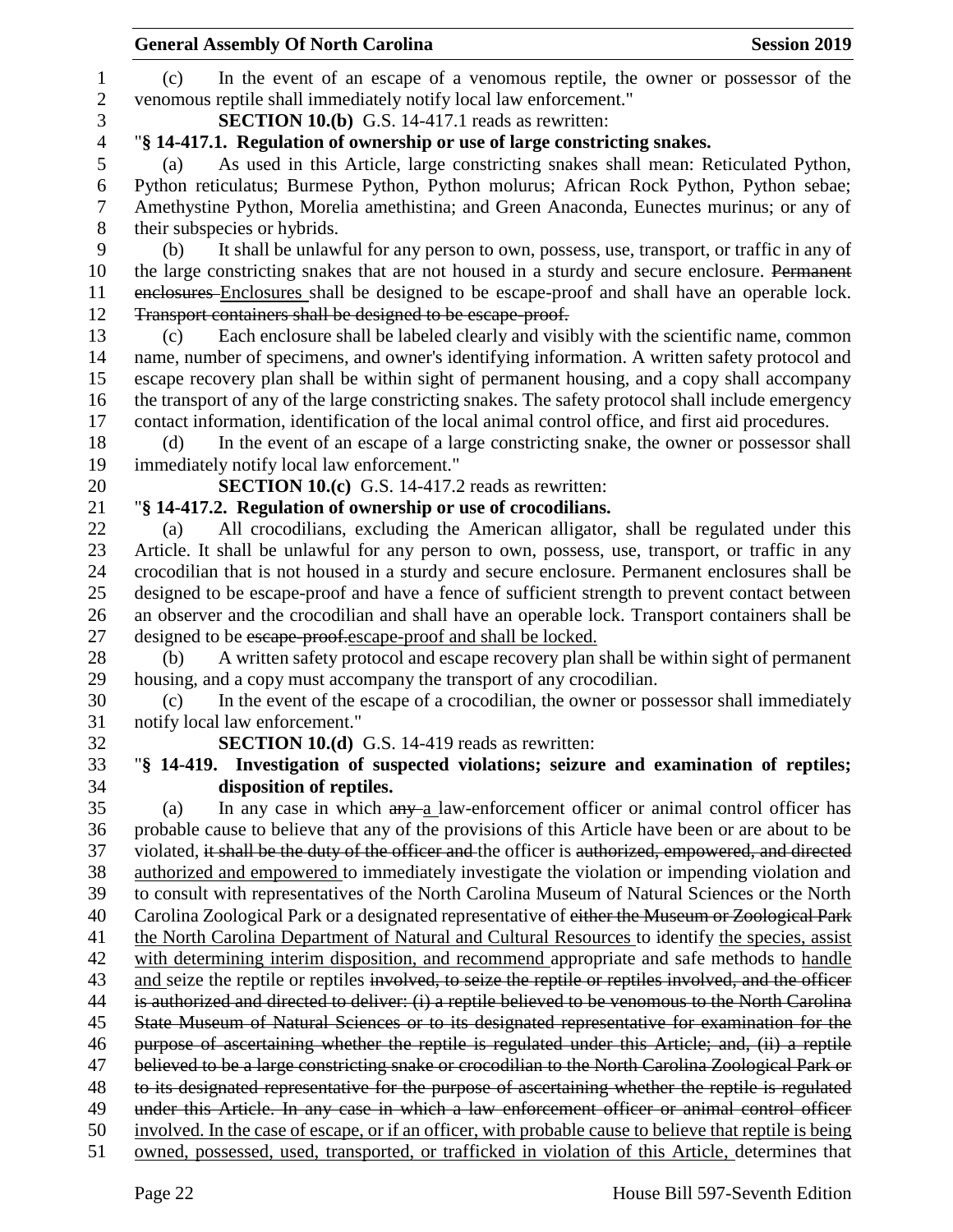## **General Assembly Of North Carolina Session 2019 Session 2019**

1 there is an immediate risk to officer safety or public safety, the officer shall not be required to 2 consult with representatives of the North Carolina Museum of Natural Sciences or the North Carolina Zoological Park as provided by this subsection and may kill the reptile. (b) If If, based on available information, the officer, the Museum or Museum, the Zoological Park or their designated representatives find a designated representative of the Department of Natural and Cultural Resources finds that a seized reptile is a venomous reptile, large constricting snake, or crocodilian regulated under this Article, the Museum or the Zoological Park or their designated representative a designated representative of the Department of Natural and Cultural Resources shall determine assist the officer with determining an interim disposition of the reptile in a manner consistent with the safety of the public, until a final disposition is determined by a court of competent jurisdiction. In the case of a venomous reptile for which antivenin approved by the United States Food and Drug Administration is not readily available, the reptile may be euthanized unless the species is protected under the federal 14 Endangered Species Act of 1973. Where the Museum or the Zoological Park or their designated representative determines euthanasia is determined to be the appropriate interim disposition, or 16 where a reptile seized pursuant to this Article dies of natural or unintended causes, the Museum, 17 the Zoological Park, or their designated representatives-parties involved shall not be liable to the reptile's owner. (b1) Upon conviction of any offense contained in this Article, the court shall order a final disposition of the confiscated venomous reptiles, large constricting snakes, or crocodilians, which may include the transfer of title to the State of North Carolina and shall include 22 reimbursement by the owner for the necessary expenses incurred in the seizure, delivery, and storage thereof. 24 (c) If the Museum or the Zoological Park or their designated representatives find that the reptile is not a venomous reptile, large constricting snake, or crocodilian regulated under this Article, and either no criminal warrants criminal citations, warrants, or indictments are initiated against the owner in connection with the reptile within 10 days of initial seizure, or a court of law determines that the reptile is not being owned, possessed, used, transported, or trafficked in violation of this Article, then it shall be the duty of the law enforcement officer to return the 30 reptile or reptiles to the person from whom they were seized within 15 days.days of the seizure." **SECTION 10.(e)** G.S. 14-420 is repealed. **DEFINE BAITED AREA FOR PURPOSES OF WILD TURKEY HUNTING SECTION 11.** G.S. 113-291.1 reads as rewritten: "**§ 113-291.1. Manner of taking wild animals and wild birds.** … (b) No wild animals or wild birds may be taken: … (2) With the use or aid of any artificial light, net, trap, snare, electronic or recorded animal or bird call, or fire, except as may be otherwise provided by statute[;] provided, however, that the Wildlife Resources Commission may adopt rules prescribing seasons and the manner of taking of wild animals and wild birds with the use of artificial light and electronic calls. No wild birds may be taken with the use or aid of salt, grain, fruit, or other bait. No black bear may be taken with the use or aid of any salt, salt lick, grain, fruit, honey, sugar-based material, animal parts or products, or other bait, except as provided by the rules of the Wildlife Resources Commission. However, no rule established by the Wildlife Resources Commission shall allow for the taking of a black bear with the use and aid of bear bait attractants, including scented sprays, aerosols, scent balls, and scent powders, and no rule established by the Wildlife Resources Commission shall allow for the taking of a black bear while it is